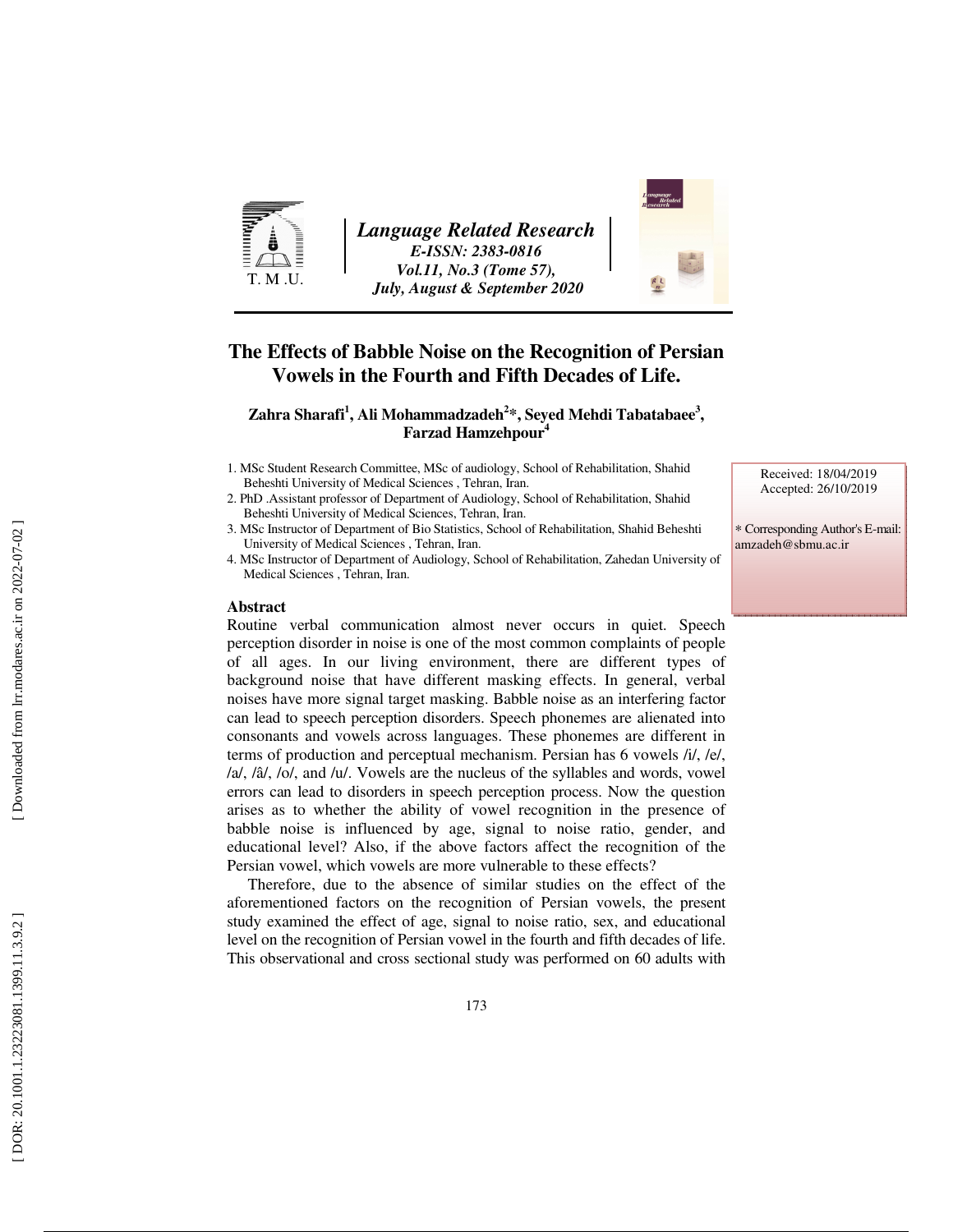

# *Language Related Research E-ISSN: 2383-0816 Vol.11, No.3 (Tome 57), July, August & September 2020*



normal hearing in the age range of 30-49 years with mean and standard deviation (SD) of 38.88±6.23 years old (thirty people aged 30 to 39 years old with average age and standard deviation (SD) of 33.40 $\pm$ 2.35 years and thirty aged 40 to 49 years with average age and standard deviation (SD) of 44.73±2.33 years) from available samples. After the auditory and speech evaluation, the recognition of Persian vowels were examined in consonantvowel-consonant syllable in the presence of babble noise in signal-to-noise ratios of 0, -5 and -10, along with the randomized presentation of stimuli to the right ear. The purpose of the random presentation of syllables in the present study was to avoid memorizing words.Comparison the recognition score of six Persian vowels showed significant differences in three signal-tonoise ratios ( $p = 0.001$ ). Also, comparison the vowels recognition scores were significant in two age ranges of 30-39 and 40-49 years old in three signal-tonoise ratios ( $p = 0.001$ ). However, not found significant differences between the sexes ( $P = 0.991$ ) and different educational levels ( $P = 0.282$ ). Also, in three signal to noise ratios of 0, -5 and -10, the recognition scores of the front vowels were better than the back vowels. In signal-to-noise ratios of 0 and -5, the highest mean of recognition score was associated with / a / vowel and in the signal-to-noise ratio of -10 with / i / was present. Also, there was the lowest mean of recognition score in signal-to-noise ratios 0, -5 and -10 with / u / vowel. The present study showed that the average recognition of Persian vowels is affected by age, signal-to-noise ratio, and type of vowel. As the age increases and the signal-to-noise ratio decreases, the average recognition score of the vowels decreases significantly in the presence of babble noise

**Keywords:** Vowel; Recognition; Age; Sex; Babble noise.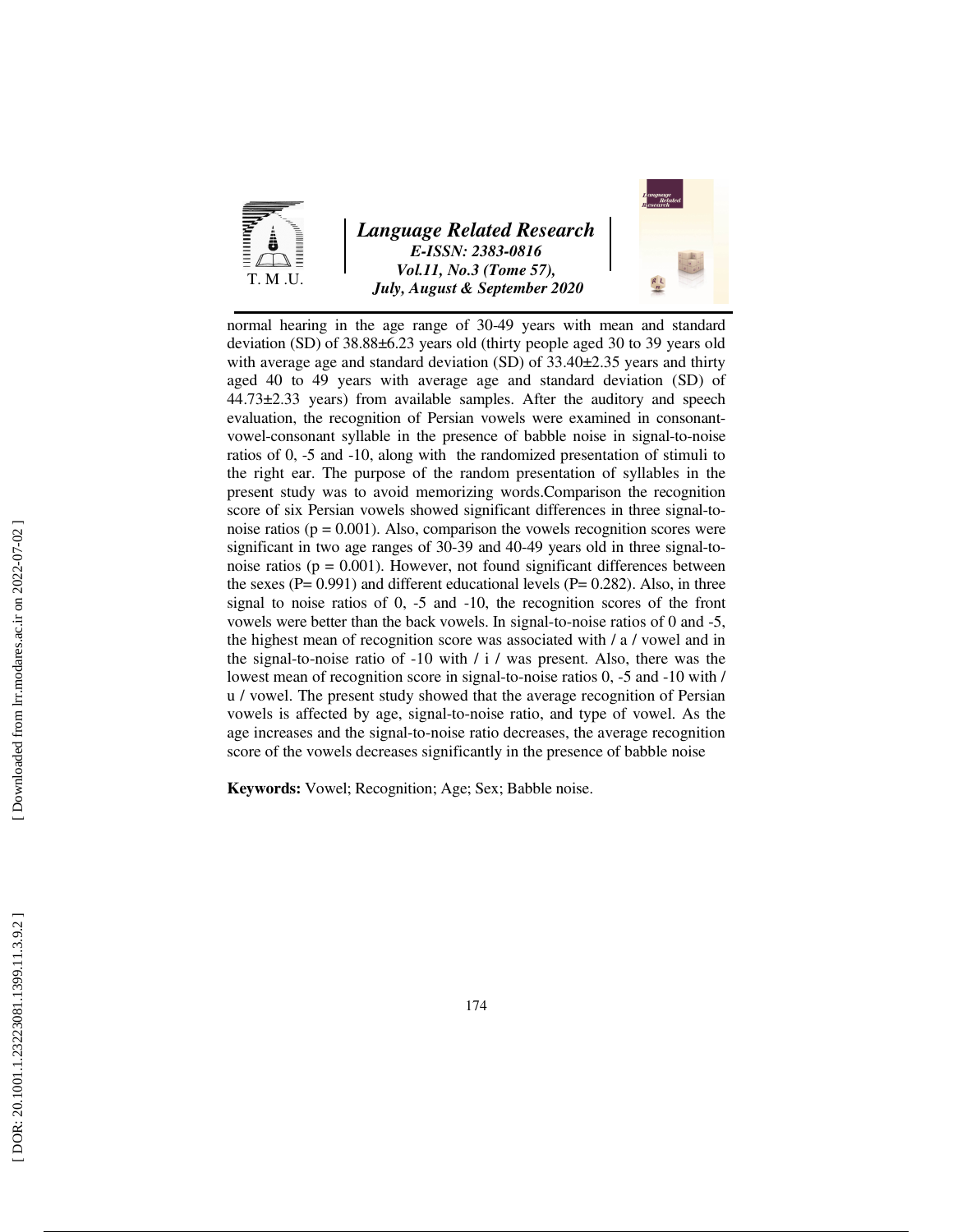

# تأثير نويز همهمه بر بازشناسي واكههاي زبان فارسي در دو دهة چهارم و پنجم زندگي

زهرا شرفی'، علی محمدزاده'<sup>ه</sup>ّ، سبد مهدی طباطبایی"، فرزاد حمزەپور<sup>"</sup>

- ۱. كارشناسي ارشد كميتۀ پژوهشي دانشجويي، گروه شنواييشناسي، دانشكدۀ علوم توان $\zeta$ بخشي، دانشگاه علوم پزشكي شهيد بهشتي، تهران، ايران.
- ۲. دكتری تخصصی استادیار گروه شنواییشناسی، دانشكدهٔ علوم توانبخشی، دانشگاه علوم پزشكی شهید بهشتی،<br>تهران، ایران.
- . 3 كارشناسي ارشد مربي گروه آمارزيستي، دانشكد ة علوم توانبخشي، دانشگاه علوم پزشكي شهيد بهشتي، تهران، ايران.
- . 4 كارشناسي ارشد مربي گروه شنو اييشناسي، دانشكد ة علوم توانبخشي، دانشگاه علوم پزشكي زاهدان، زاهدان، ايران.

دريافت: 29/ 01/ 98 پذيرش: 04/ 08/ 98

### چكيده

ارتباطات كلامي روزمره تقريباً هيچگاه در سكوت رخ نميدهند. نويز همهمه بهمنزلة عاملي مداخلهگر ميتواند به ايجاد اختلالات در درك گفتار منجر شود. واكهها هستة هجاها و كلمات هستند و خطاهاي واكهاي ميتوانند به ايجاد اختلال در فرايند درك گفتار منجر شوند. بنابراين، مطالعة حاضر به بررسي تأثيرات سن، نسبت سيگنال به نويز، جنسيت و سطح تحصيلات بر بازشناسي واكههاي زبان فارسي در دو دهة چهارم و پنجم زندگي پرداخت. پژوهش مشاهدهاي ـ مقطعي حاضر بر روي 60 فرد بزرگسال داراي شنوايي هنجار در محدودهٔ سني ٣٠ تا ٤٩ سال (با ميانگين و انحراف معيار ٦/٢٣ ± ٣٨/٨٨ سال) از بين نمونههاي در دسترس انجام شد. پس از انجام ارزيابي هاي شنوايي و گفتاري، بازشناسي واكههاي زبان فارسي در حضور نويز همهمه و در نسبتهاي سيگنال به نويز صفر، و - 5 - 10 بررسي شد. مقايسة امتياز بازشناسي شش واكة زبان فارسي در هر سه نسبت سيگنال به نويز تفاوت معنيداري را نشان داد (p=۰/۰۰۱). همچنین، مقایسهٔ امتیاز بازشناسی واکهها در سه نسبت سیگنال به نویز در دو محدودهٔ سنی ۳۰ تا ۳۹ سال و ٤٠ تا ٤٩ سال معنیدار بود (p=۰/۰۰۱)؛ اما تفاوت معناداری با جنسیت

ــــــــــــــــــــــــــــــــــــــــــــــــــــــــــــــــــــــــــــــــــــــــــــــــــــــــــــــــــــــــــــــــــــــــــ

E-mail: amzadeh@sbmu.ac.ir :مقاله مسئول نويسندة\*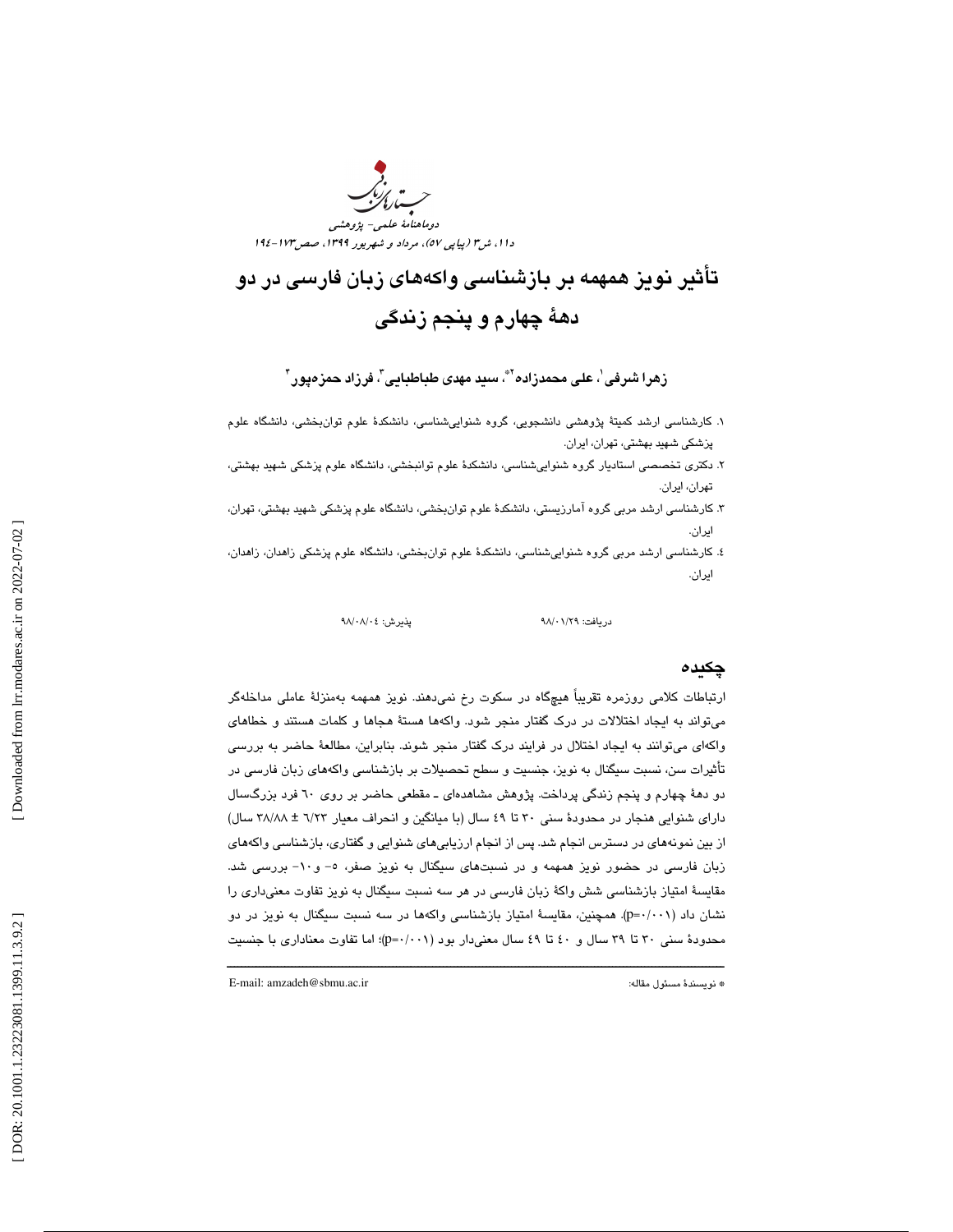تولى زهرا شر*فى و همكاران* بررسي تأثير *نويز همهمه بر...*. في تأثير *نويز همهمه بر...*. في تأثير نويز همهمه بر...<br>**المجموع م** 

(۹۹۱)۰=p) و سطح تحصیلات (۲۸۲/ -p) افراد یافت نشد. همچنین، در سه نسبت سیگنال به نویز صفر، و 5- - 10 امتياز بازشناسي وا كههاي پيشين بهتر از واكههاي پسين بود. پژوهش حاضر نشان داد كه با افزايش سن و كاهش نسبت سيگنال به نويز ميانگين امتياز بازشناسي واكهها در حضور نويز همهمه بهطور قابل توجهي كاهش مييابد.

واژههاي كليدي: واكه، بازشناسي، سن، جنسيت، نويز همهمه.

# . مقدمه 1

برقراري ارتباط در شرايط شنيداري روزمره معمولاً در محيطهايي صورت ميگيرد كه چند گوينده در حال صحبت كردن هستند (نويز همهمه). درك گفتار در حضور نويز به عوامل متعددي بستگي دارد. در همة زبانها، آواهاي گفتاري به دو دستة همخوان 1 و واكه 2 تقسيم ميشوند. واكهها نسبت به همخوانها بنياديتر و پايه ايتر هستند؛ زيرا بهمنزلة هستة هجا عمل میکنند. زبان فارسی دارای ٦ واکه /a/ /a/ /a/ /e/ /i/ /o/ /â/ /a/ است (علینژاد و همکاران، ١٣٩١).

انجام مطالعات بيشتر در زمينة آسيبپذيري واحدهاي بنيادين دركي (يعني همخوانها و واكه ها) ميتواند اطلاعات مهمي راجع به مشكلات ادراكي افراد فراهم آورد. با توجه به افزايش نويزهاي محيطي و اهميت واكهها در فرايند درك همخوانها و درنهايت، درك گفتار، شناسايي واكههايي كه بيشتر تحت تأثير افزايش سن و نويز قرار ميگيرند، مهم است و با توجه به اينكه تاكنون مطالعهاي در زمينة تأثير سن و نويز بر بازشناسي واكههاي زبان فارسي در حضور نويز همهمه انجام نشده است، پژوهش حاضر به مقايسه و بررسي توانايي بازشناسي واكههاي زبان فارسي در دو دهة چهارم و پنجم زندگي در حضور نويز همهمه پرداخت.

همچنين، با توجه به تأثير جنسيت (Dai et al., 2012) و سطح تحصيلات Murphy et) (2016 .,al بر سازوكارهاي عصبي مؤثر بر فرايندهاي شناختي و تأثير اين سازوكارها بر توانايي بازشناسي گفتار در نويز فرض ميشود كه جنسيت و سطح تحصيلات بر فرايند بازشناسي واكهها در حضور نويز مؤثر باشند.

هدف اصلي از انجام مطالعة حاضر اين است كه بدانيم، آيا توانايي بازشناسي واكهها در حضور نويز همهمه ما بين جوانان و ميانسالان مشابه است و به عبارت روشنتر، ميخواهيم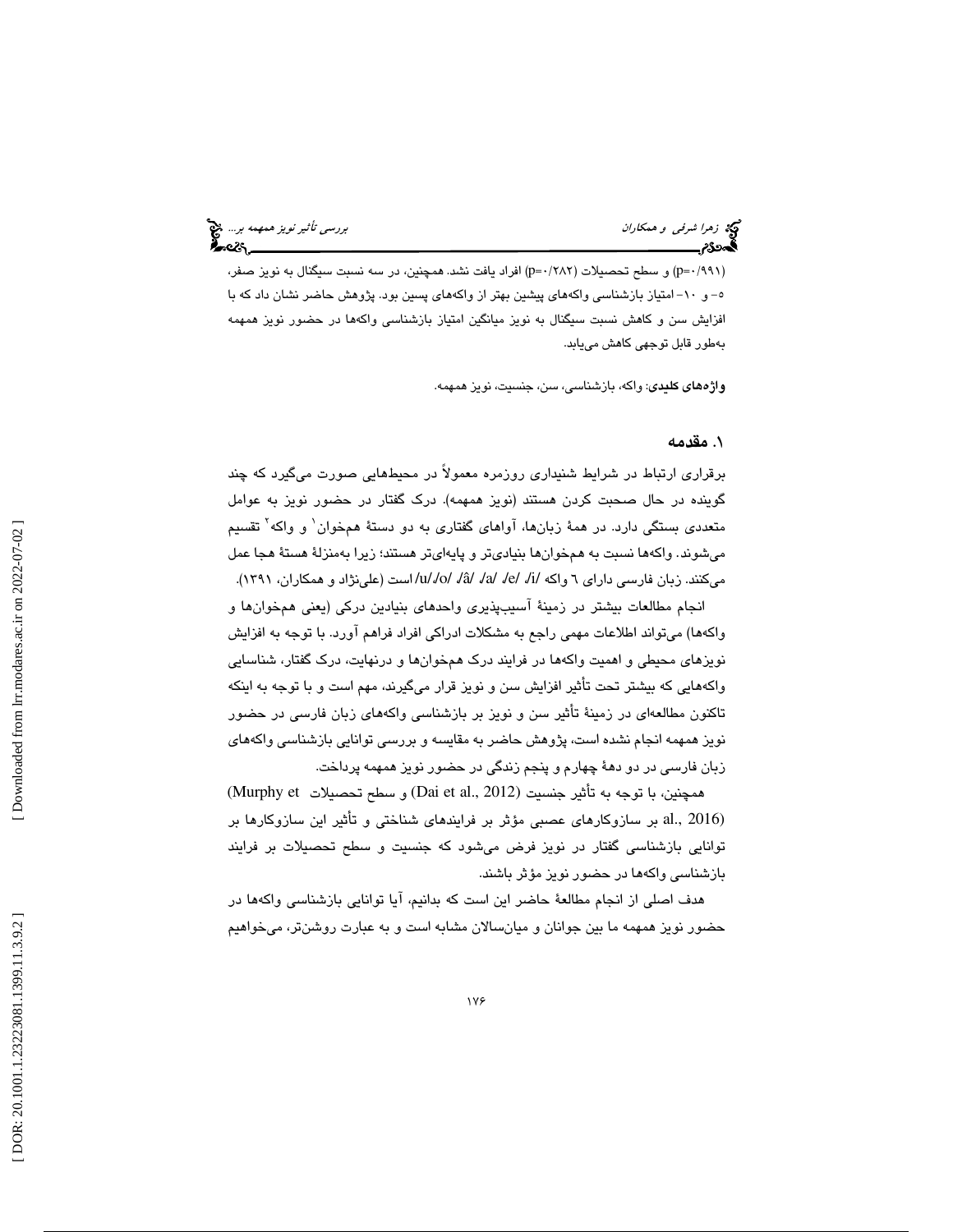بدانيم كه آيا فرايند بازشناسي واكهها در دورة ميانسالي (پيش از سالمندي) دچار كاهش ميشود (يا اينكه بدون تغيير باقي ميماند)؟ در پژوهشي كه آورده ميشود، به پرسشها و فرضيات پاسخ داده شده است:

فرضيات پژوهش:

توانايي بازشناسي واكهها در دهههاي چهارم و پنجم زندگي متفاوت است. •

افزايش نويز همهمه به كاهش توانايي بازشناسي واكههاي زبان فارسي منجر ميشود. •

جنسيت و سطح تحصيلات ميتوانند بهمنزلة عواملي مؤثر بر فرايند بازشناسي • واكههاي زبان فارسي در نظر گرفته شوند.

پرسشهاي پژوهش:

در صورت وجود تأثير سن بر توانايي بازشناسي واكهها، كدام واكهها به اثرات افزايش • سن آسيبپذيرتر هستند؟

در صورت وجود تأثير نويز بر توانايي بازشناسي واكهها، كدام واكهها به اثرات نويز • همهمه آسيبپذيرتر خواهند بود؟

افزايش ميزان نويز همهمه چه تأثيري بر فرايند بازشناسي واكههاي زبان فارسي دارد؟ •

# . 2 پيشينة پژوهش

با بررسي پژوهشهاي انجامشده در زبان فارسي، پژوهشي كه به بررسي تأثير سن و نويز بر بازشناسي واكههاي زبان فارسي پرداخته باشد، يافت نشد و بنابراين، مطالعة حاضر اولين مطالعه در اين زمينه است. تاكنون پژوهشهاي بسياري به بررسي تأثير سن بر توانايي بازشناسی گفتار در حضور نویز پرداختهاند، برای نمونه، مطالعهٔ انجامشده از سوی ایلماز<sup>۳</sup> و همكاران با هدف بررسي تأثير سن بر توانايي بازشناسي گفتار در نويز انجام شد و نشان داد Yılmaz et كه كاهش در امتيازات بازشناسي گفتار در نويز بهدليل افزايش سن رخ ميدهد ( al., 2007). همچنین، پژوهش انجامشده از سوی ونهمن ٔ و همکاران نشان داد که بازشناسی گفتار در نويز براي سالمندان در مقايسه با جوانان بهصورت قابل توجهي ضعيفتر است (Veneman et al., 2013). يافتههاي پژوهشهاي ديگري همچون جونگ لي<sup>°</sup> (2015)،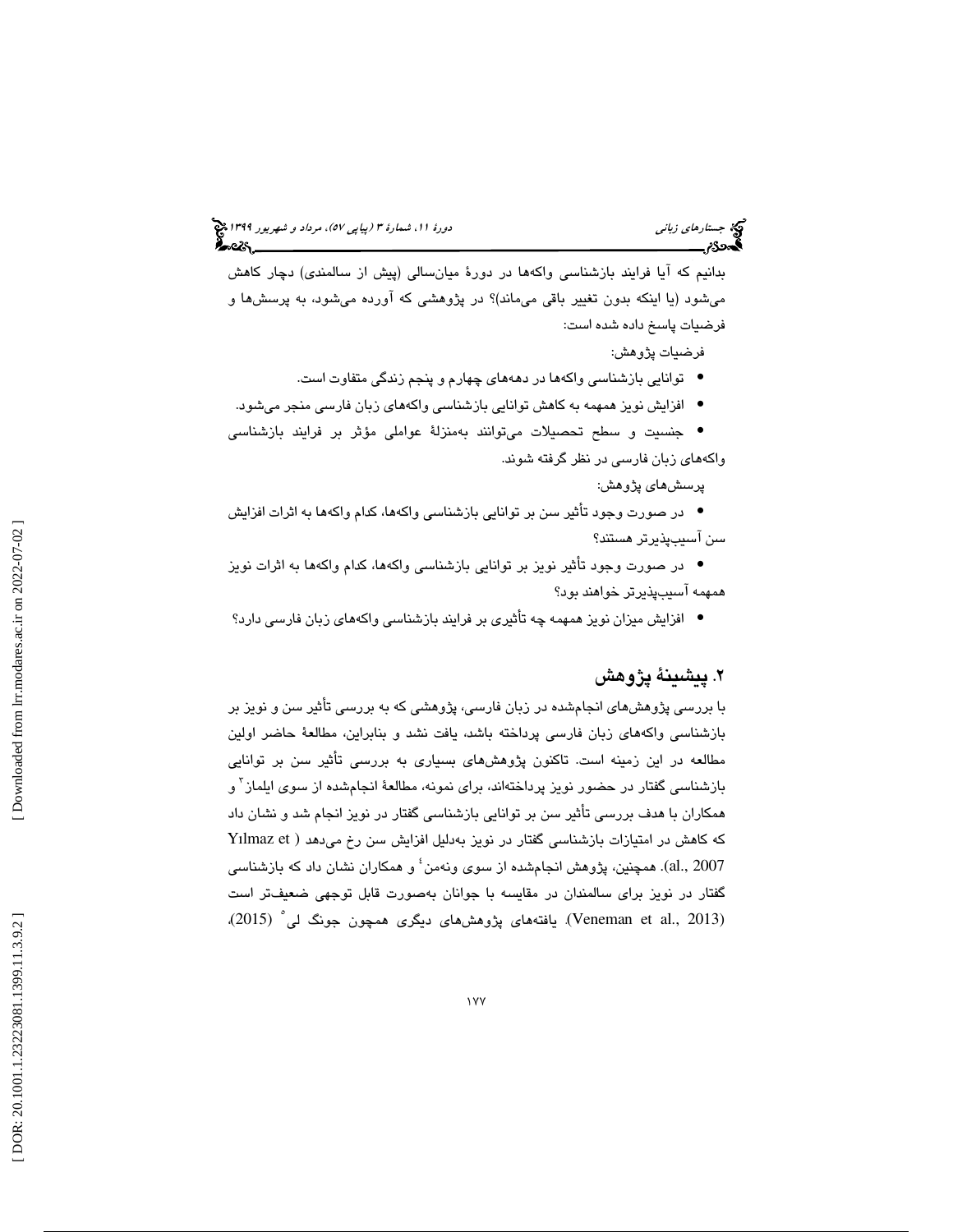گوردون<sup>۲</sup> (2016 )، موری<sup>۷</sup> (2014)، لی<sup>^</sup> (2016) و ملکی (۱۳۹۳) نیز نشان دادند که گذر سن بر عملکرد بازشناسی گفتار در حضور نویز اثرگذار است؛ اما نتایج مطالعات جورج<sup>ه</sup> (2007). باریناس ' (2000)، فوگرتی'' (2015) نشان دادند كه سن بر عملكرد بازشناسی گفتار در حضور نويز اثر ندارد. همچنين، تعدادی از پژوهشها نيز به بررسی تأثيرات نويز (فاتاک<sup>۱۲</sup> (2007)، نيشي<sup>۱٬</sup> (2010)) و سن كالاه<sup>۱٬</sup> (2016)) بر توانايي بازشناسي همخوانها پرداختند. پژوهش انجامشده از سوي كالاه و همكاران كه به مقايس ة درك همخوانها (در حضور نويز گفتاری°') درمیان جوانان و میانسالان دارای شنوایی هنجار پرداخت، نشان داد كه تفاوت معناداري از نظر آماري در درك همخوانها ما بين جوانان و ميانسالان وجود دارد. در پژوهشی كه از سوی فاتاك و همكاران (2007) بر روی اشتباه گرفتن همخوان در زبان انگليسي در حضور نويز سفيد صورت گرفت. شناسايي هجاهاي همخوان - واكه (CV)<sup>۱٬</sup> با یکسان بودن واکه /a/ در تمام هجاها در سکوت و در نسبتهای سیگنال به نویز متفاوت بررسي شد. بعد از آناليز دادهها مشخص شد كه نويز زمينه بر شناسايي و درك همخوانها تأثير ميگذارد. پژوهش انجام،ده از سوی نيشی و همكاران (2010)، نشان داد كه نويز گفتاري شناسايي هـمخوانها را تحت تأثير خود قرار مي،دهد. مطالعات چينتان پالي $^{^{(\prime)}}$ (2016) و وانگ پاسال^` (2007) به بررسی تأثیر سن بر شناسایی واکهها (در سکوت) پرداختند و نشان دادند كه سن بر توانايي شناسايي واكهها مؤثر است. پژوهش انجامشده از سوي چينتان پالي و همكاران با مورد بررسي قرار دادن 15 فرد در محدودة سني 21 تا 29 سال و 15 فرد در محدودة سني 60 تا 81 سال (داراي شنوايي هنجار)، نشان داد كه شناسايي واكهها در جفتهاي واكهاي متفاوت براي سالمندان ضعيفتر از جوانان است. همچنين، مطالعة انجامشده از سوي وانگ پاسال و همكاران با مورد بررسي قرار دادن 15 فرد جوان و سالمند نشان داد كه كاهشهای مربوط به سن در مورد بسامد پايه<sup>\۱</sup> و شناسايي واكهها وجود دارد. پژوهش انجامشده از سوي نورالديني و همكاران، به بررسي تأثير نويز همهمه بر بازشناسي همخوانهاي انفجاري و سايشي زبان فارسي پرداخت و نشان داد كه نويز همهمه بازشناسي اين همخوانها را تحت تأثير خود قرار ميدهد (نورالديني و همكاران، 1394 ).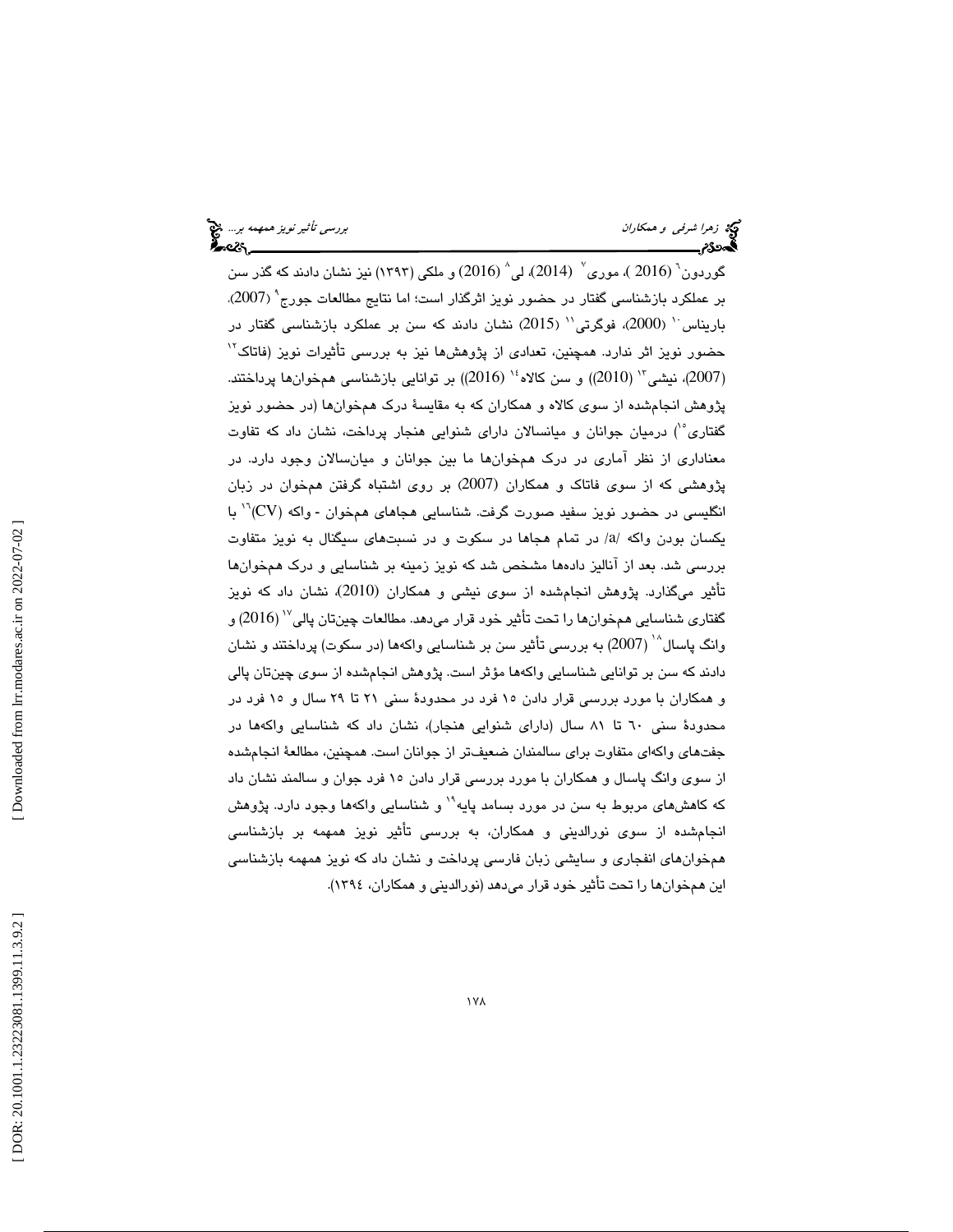## .3 مفاهيم نظري پژوهش

۳ ــ ۱. م**بانی عصبی تأثیر** س**ن بر فرایند درک گفتار در حضور نویز**<br>گوش دادن در حضور نویز (SIN) <sup>: ۲</sup>، یکی از پیچیدهترین وظایفی است که شنوندگان روزانه با آن مواجه ميشوند. مشكلات درك گفتار در حضور نويز ممكن است حتي با وجود شنوايي هنجار وجود داشته باشد و اين نشان ميدهد كه در مشكلات درك گفتار در حضور نويز اختلال مركزىتر وجود دارد (Heald & Nusbaum, 2014). درك زمانى ايجاد مىشود كه نوزاد بهطور تدريجي به طبقهبندي اطلاعات صوتي ورودي در طبقهبنديهاي آوايي و واجي خاص ميپردازد ( 2016 ,Lapré-Brosseau & Rvachew . (افزايش سن ميتواند سبب كاهش در توانایی پردازش و درک نشانههای گفتاری شود (Strom, 2006). این کاهشهای ادراکی مربوط به سن ميتواند بهدليل كاهش در توانايي پردازش آوايي، واجي و لغوي مورد نياز براي (. Doss & Herron, 2012 درك جمله رخ دهد (

### 2ـ 3 . نويزهاي زمينه

نويز ميتواند بهسادگي بهمنزلة صداي ناخواسته تعريف شود. نويز ظرفيت ايجاد تغييرات موقت يا دائم در ساختار و عملكرد سيستم شنوايي را داراست. انواع متفاوتي از نويزهاي مداخلهگر در محيط پيرامون زندگي ما وجود دارند كه داراي ويژگيهاي پوششي متفاوتي هستند (Rhebergen et al., 2008). نویز همهمه، یکی از انواع نویزهای موجود در زندگی واقعي، مربوط به مكانهاي عمومي بوده و بنابراين، مهم است (Lee et al., 2009). ارتباطات گفتاري بيشتر در محيطهايي برقرار ميشود كه چند گوينده در حال صحبت كردن باشند (Simpson & Cooke, 2005). به همین دلیل، بهتر است که از نویز همهمه که از صدای صحبت كردن چند گوينده ايجاد ميشود. بهمنزلة پوشاننده در مطالعات درك گفتار در حضور نويز استفاده شود (*ibid*) از نظر شناختی با معنا بودن نويز همهمه سبب پوشش بيشتر . (. Lee et al., 2009 سيگنال گفتاري ميشود (

 [\[ DOR: 20.1001.1.23223081.1399.11.3.9.2](https://dorl.net/dor/20.1001.1.23223081.1399.11.3.9.2) ] [\[ Downloaded from lrr.modares.ac.ir on 20](https://lrr.modares.ac.ir/article-14-30239-fa.html)22-07-02 ] Downloaded from lrr.modares.ac.ir on 2022-07-02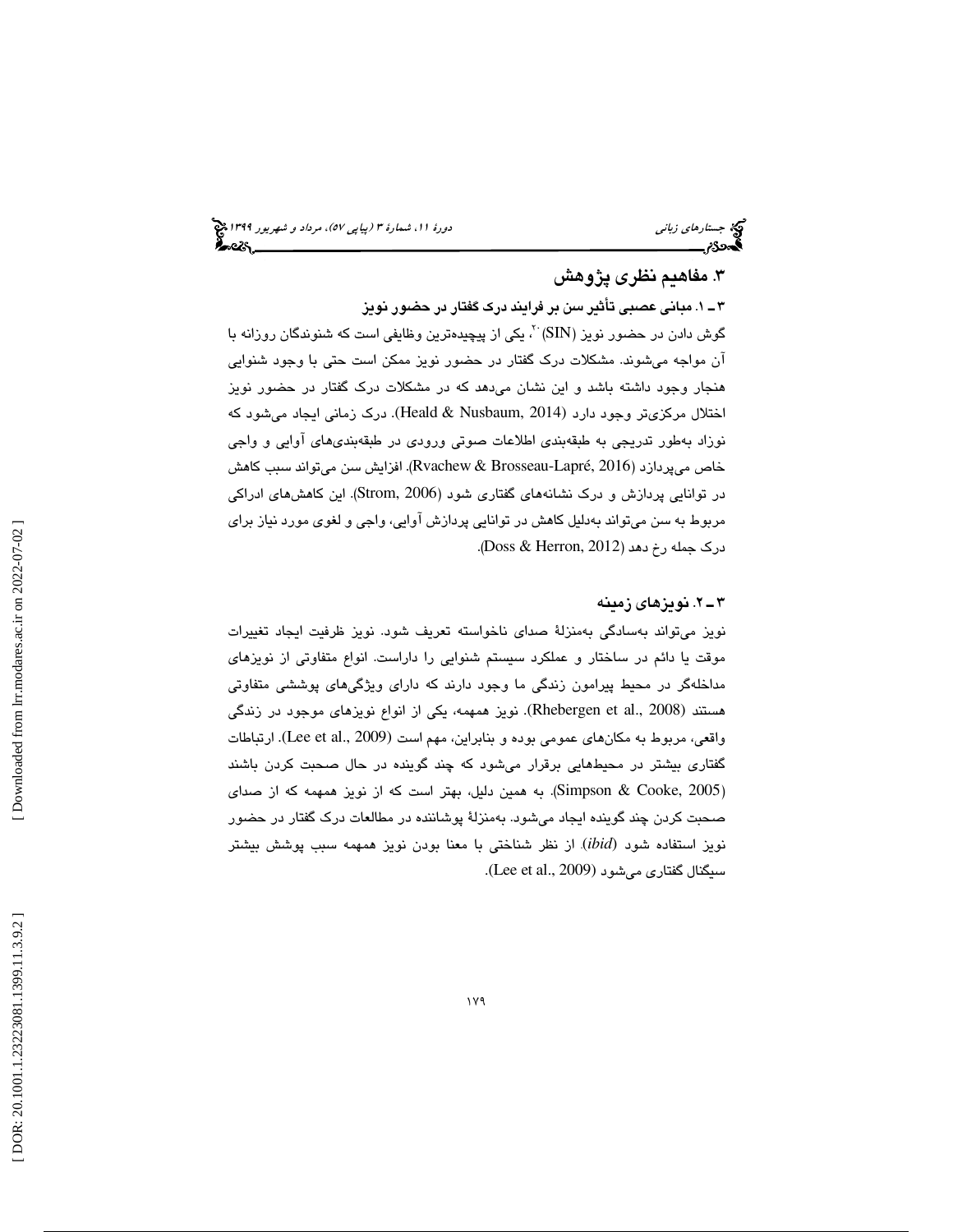زهرا شرفي و همكاران بررسي تأثير نويز همهمه بر...

## 3ـ 3 . واكهها و اهميت آنها در فرايند درك

 . (Perkell et al., 2004 آواهاي گفتاري به دو گروه اصلي همخوان و واكه تقسيم ميشوند ( همخوانها اصواتي هستند كه هنگام توليد آنها، در نقطهاي از دستگاه توليد گفتار انسداد يا تنگي وجود دارد كه به انفجار، لرزش و سايش منجر ميشود. واكهها اصواتي هستند كه هنگام توليد آنها جريان هوا به هيچ مانعي مانند گرفتگي يا تنگي در مجراي توليد گفتار برخورد نميكند (Bijankhan, 2000). زبان فارسمي داراي ٦ واكه /i/ /a/ /a/ /a/ /e/ /i/ است (علينژاد و همكاران، 1391). بهطوركلي حفرة دهان در توليد واكهها بازتر و در توليد هم- خوانها بستهتر است. واكههای زبان فارسی را میتوان به پیشین و پسین، باز و بسته بودن، گرد و گسترده بودن تقسیم كرد (صالحی و همكاران، ۱۳۸۷). واكههای زبان فارسی بر اساس محل توليد به دو گروه پيشين و پسين تقسيم ميشوند. محل توليد واكههاي پيشين كه شامل /a/ ./i/ ./e/ هستند، در قسمت جلوی دهان قرار دارد و محل تولید واکههای پسین/o/ /u/ ./o/ در عقب دهان واقع است. واكهها را ميتوان بر اساس ميزان برخاستگي يا ارتفاع زبان به سه گروه باز، نيمهباز و بسته تقسيم كرد. گروه باز (افتاده) شامل /â/ /a و گروه نيمهباز (نيمافراشته) شامل /e/ ،/e/ و گروه بسته (افراشته) شامل /u/ ،/i/ هستند (ثمره، ١٣٧٧). همچنین، میتوان گفت که واکههای /i/، /a/ گسترده، واکهٔ /e/ نیمهگسترده، واکههای l/، /â/ گرد و واكهٔ /o/ نيمهگرد است (همانجا). ارتعاش تارهای صوتی منبع تولید صدا را تأمین میكنند. صداي توليدشده درون حفرة صوتي تقويت و تضعيف ميشود. بسامدهايي كه تقويت ميشوند، سازه'`` ناميده ميشوند (Ferrand, 2001). سازهها در تمايز بين واكهها نقش دارند (Hagino et al., 2008). بسامدهاي سازهاي واكهها عموماً وضعيت ثابتي دارند، در حالي كه همخوانها داراي بسامدهاي سازهاي متغير هستند. همخوانها براي درك شدن وابستگي زيادي به بسامدهاي سازهاي واكهها دارند. موج صوتي كه بهوسيلة واكهها توليد ميشود، موجي منظم و دورهاي است (علينژاد و همكاران، 1391). بسامدهاي سازهاي ثابت و پويا، شكل طيفي كلي، بسامد پايه و ديرش واكه از نشانههاي صوتي مؤثر بر شناسايي واكهها هستند (Swanepoel et al., 2012). در هنگام درک گفتار در شرایط نویزی معمول، نشانههای طيفي گفتاري فراهمشده از سوي واكهها در جداسازي سيگنال هدف از نويززمينه مؤثر هستند و خطاهاي واكهاي ميتوانند سبب عدم درك همخوان مجاور شوند (ثمره، 1377 ). از اين رو،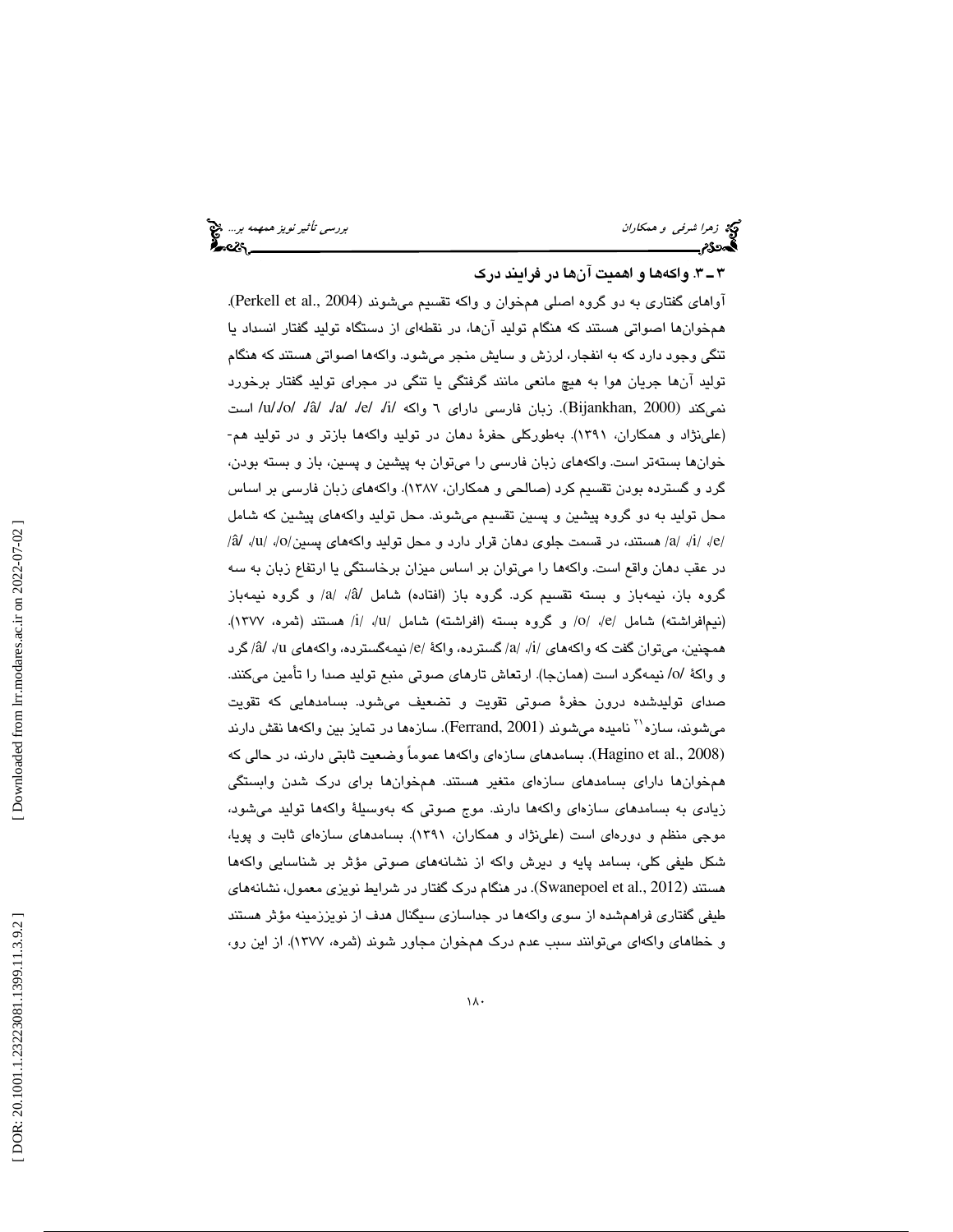دستيابي به شاخصها يا هنجارها در ارتباط با تشخيص خطاهاي واكهاي ضروري بهنظر ميرسد (صالحي و همكاران، ۱۳۸۷). بررسي توانايي شناسايي واكهها در حضور نويز همهمه میتواند به فهم چگونگی تعامل این نشانهها كمک كند (Davis & Kim, 2009). مطالعات متعدد نشان دادهاند كه اگر نشانههاي واكهاي در سطح جمله حفظ شود، عملكرد سالمندان در بازشناسي گفتار همانند جوانان خواهد بود (2012 ,Fogerty et al كه بيانگر نقش ضروري و مهم واكهها در فرايند درك گفتار است.

# . روش بررسي 4

مطالعهٔ حاضر از نوع مشاهدهاي و بهروش مقطعي است. ٦٠ فرد بالغ داراي شنوايي هنجار (٣١ فرد داراي سطح تحصيلات ديپلم، 21 فرد داراي سطح تحصيلات ليسانس و 8 فرد داراي سطح تحصيلات بالاتر از ليسانس و همچنين، شامل 31 مرد و 29 زن، با ميانگين و انحراف معيار سني 23/6 ± 88/ 38 سال) در محدود ة سني 30 تا 49 سال ( 30 فرد 30 تا 39 ،سال با ميانگين و انحراف معيار سني ٢٢/٤٠±٢٢/٢ سال و ٣٠ فرد ٤٠ تا ٤٩ سال، با ميانگين و انحراف معيار سنی ۲۳/۲±۶/۷۲ ، سال)، در كلینیک شنواییشناسی دانشکدهٔ توانبخشی دانشگاه علوم پزشکی شهيد بهشتي بررسي شدند. روش نمونهگيري بهصورت غيرتصادفي و به شيو ة در دسترس افراد شركتكننده در مطالعه داراي آستانههاي تون خالص و آستانههاي بازشناسي كلمات بود. دو سيلابي هنجار (كمتر يا مساوي با 15 HL dB (بودند و عملكرد هنجار گوش مياني (تمپانومتري تايپ An) استاتيك كامپليانس 3/0 تا 6/1 و فشار گوش مياني 50 + تا 100ـ dapa)، ثبت رفلكس دگرسويي و همان سويي در بسامدهاي ٥٠٠ تا ٤٠٠٠ هرتز با آستانهٔ ٨٥ تا 100SPL dB ( داشتند. همة افراد شركتكننده داراي برتري دست راست در اعمال تكدستي بودند. همهٔ شركتكنندهها تكزبانه و فارسيزبان بودند و سابقهٔ بیماری یا جراحی گوش، ضربه به سر، مشكلات شنوايي ، گفتاري و زباني، بيماريهاي سيستم عصبي و اختلال پردازش شنوايي مركزي نداشتند. به منظور اجراي آزمون ، درابتدا ، پس از كسب رضايت كتبي از هم ة افراد تاريخچهگيري كاملي براي اطمينان از عدم وجود سابقه مشكلات شنوايي و عصبي گرفته شد. پس از معاينهٔ اتوسكوپي افراد شركتكننده، ارزيابيهاي شنيداري با دستگاه اديومتر دو كاناله Interacoustic مدل 30AC ساخت كشور دانمارك و تمپانومتر Interacoustic مدل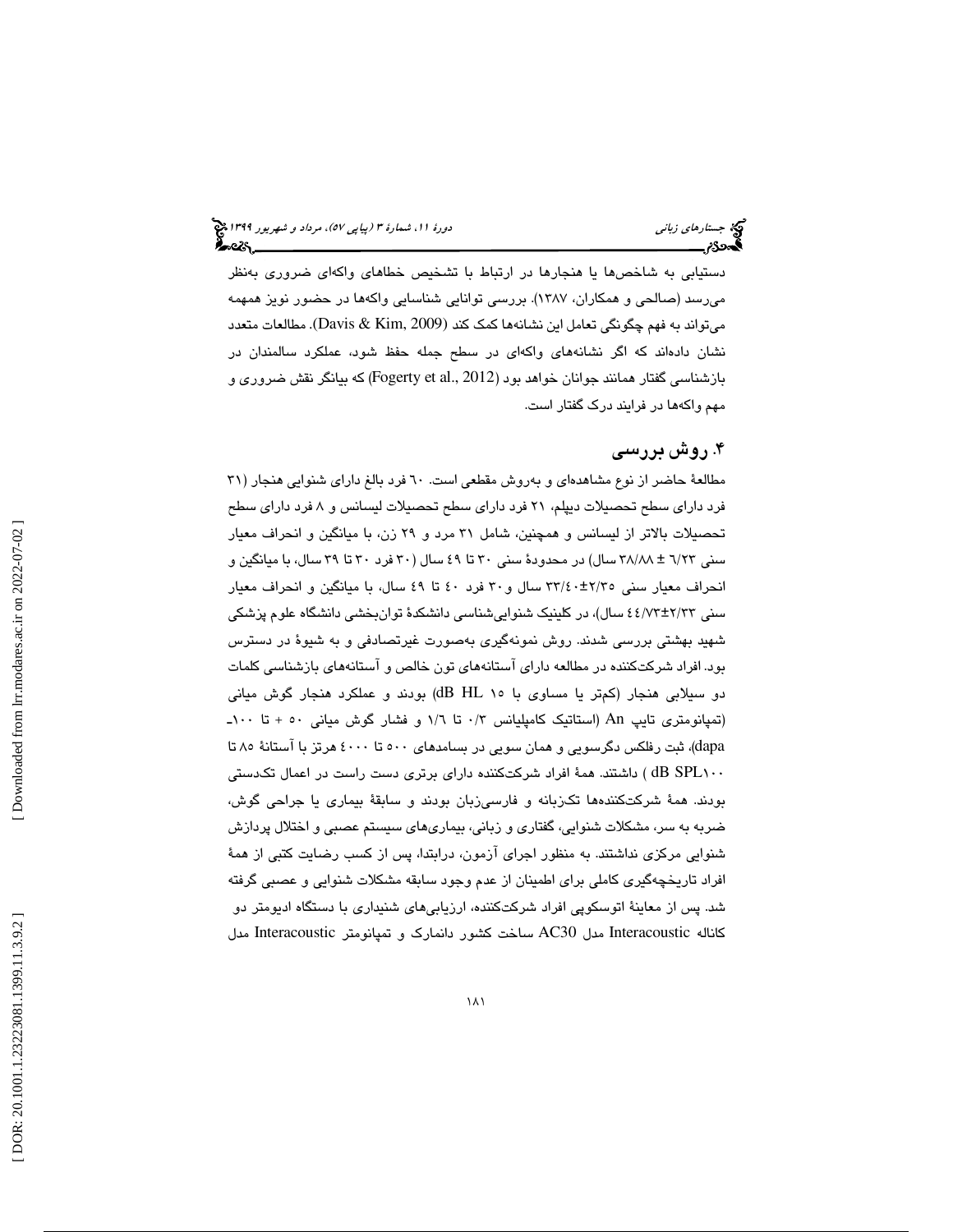235AT ساخت كشور دانمارك انجام .شد براي اطمينان از سلامت توليد گفتار، آزمون فونتيك نيز انجام شد. ١٢٦ واژه كه همگي واژههاي تكهجايي همخوان ـ واكه ـ همخوان `` پرمصرف روزمره هستند و دارای ٦ واكهٔ زبان فارسی بودند، از سوی گویندهٔ حرفهای در محیط استوديوی صدا و سيما ضبط شده است (مورد استفاده در پژوهش نورالديني و همكاران) (نورالديني و همكاران، ١٣٩٤). در مطالعة حاضر، ارائة محركات ازطريق هدفون TDH-39 ساخت كمپاني Telephonix كشور امريكا در سكوت و در سه نسبت سيگنال به نويزصفر، ـ 5 و ۱۰ـ بهصورت تصادفی صورت گرفت. پس از انجام کالیبراسیون نسخهٔ نهایی ازمون بهوسبلهٔ لپ تاب Lenovo مدل7ideapad 310 core ساخت کشور چین پخش و به ادیومتر دو كاناله Interacoustic مدل 30AC ساخت كشور دانمارك منتقل .شد درابتدا، به هر فرد درمورد نحوة اجراي آزمون توضيحات كامل داده شد. سپس محركات در سطح راحت شنیداری برای شنونده در سکوت برای اطمینان از پاسخدهی به همهٔ محرکات و سپس توام با نويز همهمه در نسبتهای سيگنال به نويز (صفر، ٥ـ و ١٠ـ) به گوش راست بهصورت تصادفی ارائه شد. همچنين، تنظيم نسبت سيگنال به نويز براي هر فرد بر حسب سطح راحت شنيداري او صورت گرفت. 10 ثانيه قبل از بيان اولين واژه يك صوت سينوسي با بسامد 1000 هرتز براي تنظيم شدت ارائه شد. همينطور براي اجتناب از بهياد سپردن واژهها از دورههاي استراحت بين هر مرحله و ارائهٔ تصادفی هجاها استفاده شد. درنهايت، امتياز بازشناسـي واكههای زبان فارسي براي هر فرد محاسبه شد و در برگه ثبت شد. براي تحليل آماري دادهها از نرمافزار آماری spss نسخهٔ ۱۷ در سطح معنیداری p<۰/۰۵ استفاده شد. برای مقایسهٔ امتیاز بازشناسی واکههای زبان فارسی در دو گروه سنی و در ۳ نسبت سیگنال به نویز (صفر، ٥ـ و 10 ـ) و همچنين، بين زنان و مردان و افراد داراي سطح تحصيلات متفاوت از روش آناليز واریانس با اندازهگیری مکرر <sup>۲۲</sup> استفاده شد. همچنین، برای مقایسهٔ امتیاز بازشناسی واکههای زبان فارسي بين دو گروه سني و در هر نسبت سيگنال به نويز بهصورت مجزا از روش منويتني استفاده شد. از آزمون فريدمن براي مقايسهٔ امتياز بازشناسي بين ٦ واكه زبان فارسي در محدودة سني 30 تا 49 سال استفاده شد .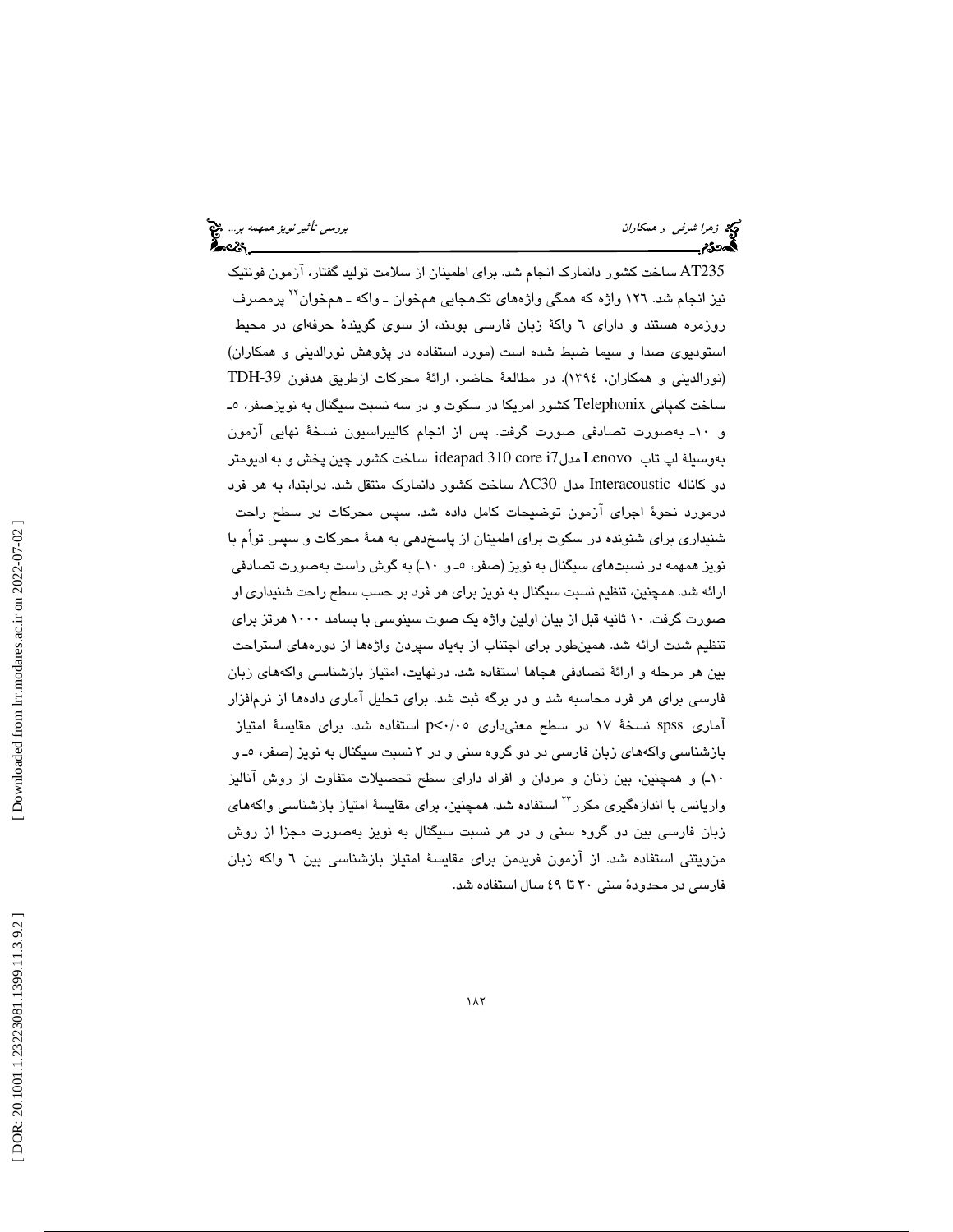جستارها*ي زباني (هي دورة 1199) ويور 1399) ويور* 11، شمارة ٣ (پياپي ٥٧)، مرد*اد و شهريور 1*391 م

# ۵. يافتهها

درابتدا، يافتههاي مربوط به تأثير نويز و افزايش آن بر بازشناسي واكهها آورده شده و سپس تأثيرات سن، جنسيت و سطح تحصيلات بر بازشناسي واكهها بررسي شده است.

با انجام آزمون فريدمن مشخص شد كه ميانگين امتياز بازشناسي شش واكة زبان فارسي در محدودهٔ سنی ۳۰ تا ٤٩ سال در سه نسبت سیگنال به نویز صفر، ٥ـ و ۱۰ـ تفاوت معنیداری دارد (p=·/·۰۱). در نسبتهای سیگنال به نویزصفر و ٥ـ بیشترین میانگین امتیاز بازشناسي همراه با واكة /a/ و در نسبت سيگنال به نويز 10ـ همراه با واكة /i/ وجود داشت. همچنين، كمترين ميانگين امتياز بازشناسي در نسبتهای سيگنال به نويزصفر، ٥ـ و ١٠ـ همراه با واكة /u/ وجود داشت (جدول شمارة )1.

## جدول 1: ميانگين (انحراف معيار) امتياز بازشناسي 6 واكة زبان فارسي در محدودة سني 30 تا 49 سال در سه نسبت سيگنال به نويز صفر، ٥-، ٦٠-.

**Table1**. Mean (Standard Deviation (SD)) of the recognition scores of six Persian vowels in three signals to noise ratios of 0, -5 and -10 in the age ranges of 30 to 49 years old.

| $\rightarrow$             | ھ                                  | صفر                           | واكه             |
|---------------------------|------------------------------------|-------------------------------|------------------|
| $0/07 \pm 1/M$            | $17/70 \pm 7/90$                   | $17/\epsilon \cdot \pm 7/9$   | $\mathbf{h}$     |
| $Y/OV \pm Y/Y$            | $\frac{1}{\sqrt{2}}$               | $\sqrt{\sqrt{1-\frac{1}{2}}}$ | /e/              |
| $Y/V1 \pm 1/M$            | $\ln(\pi + \pm \epsilon)/\sqrt{2}$ | $19/07 \pm 7/11$              | $\overline{a}$   |
| $Y/YY \pm Y/Y$            | $11/N\lambda \pm 7/V1$             | $10/N + T/17$                 | /â/              |
| $Y/\cdot Y \pm Y/\cdot E$ | $9/77 \pm 2/79$                    | $12/77 \pm 7/7$               | $\overline{101}$ |
| $1/17 \pm 1/01$           | $9/7. \pm 2/2$                     | $17/77 \pm 7/77$              | /u/              |

در تحليل آماري با آزمون آناليز واريانس با اندازهگيري مكرر مشخص شد كه با افزايش ميزان نويز ميانگين امتياز بازشناسي واكههاي زبان فارسي در هر دو گروه سني بهطور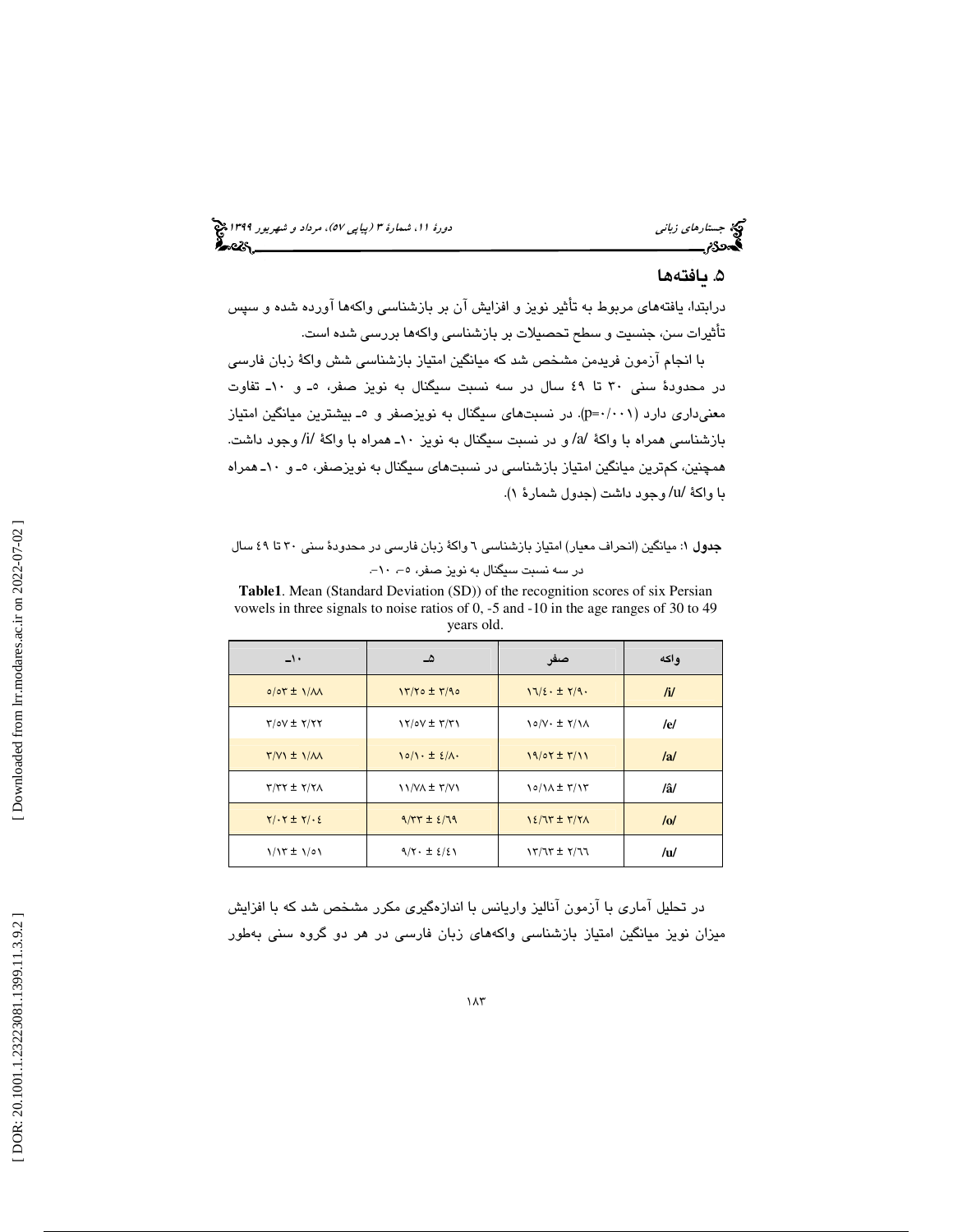رسي تأثير نويز همهمه بر... لاي تحت المستخدم العالمية بررسي تأثير نويز همهمه بر... لاي تحت المستخدم بررسي تأثير نويز همهمه بر...<br>**المستخدم بررسي تشخيص** 

معنيداري كاهش مي يابد (p=·/··۱)؛ اما گروه سني ٤٠ تا ٤٩ سال در مقايسه با گروه سني ٣٠ تا ۳۹ سال كاهش معنىدارى را نشان دادند (p=۰/۰۰۱). با انجام آزمون منويتني مشخص شد که میزان امتیاز بازشناسی واکههای /u/ /a/ /â/ /a/ /â/ /o/ /u/ .صبت سیگنال به نویزصفر، واكههای /u/ /a/ /o/ /u/ /در نسبت سیگنال به نویز ٥ــ و واكهٔ /i/ در نسبت سیگنال به نویز ۰۱-بین دو گروه سنی مذکور تفاوت معنیدار دارد (p=۰/۰۰۱) (نمودارهای شمارهٔ ۲، ۲ و ۳). همچنين، مطالعة حاضر نشان داد كه تفاوت م عنيدار آماري ميان زنان و مردان در مورد امتياز بازشناسي واكههاي زبان فارسي وجود ندارد (٩٩١/-p=٠). همچنين، تفاوت معنىدار آماري درمورد امتياز بازشناسي واكهها در افراد داراي سطح تحصيلات متفاوت وجود نداشت

 $(p= \cdot / \text{YAY})$ 



نسبت سيگنال به نويزصفر.

**Figure1**. the average recognition scores of six Persian vowels in signal to noise ratio of 0 in the age groups of 30-39 and 40-49 years old.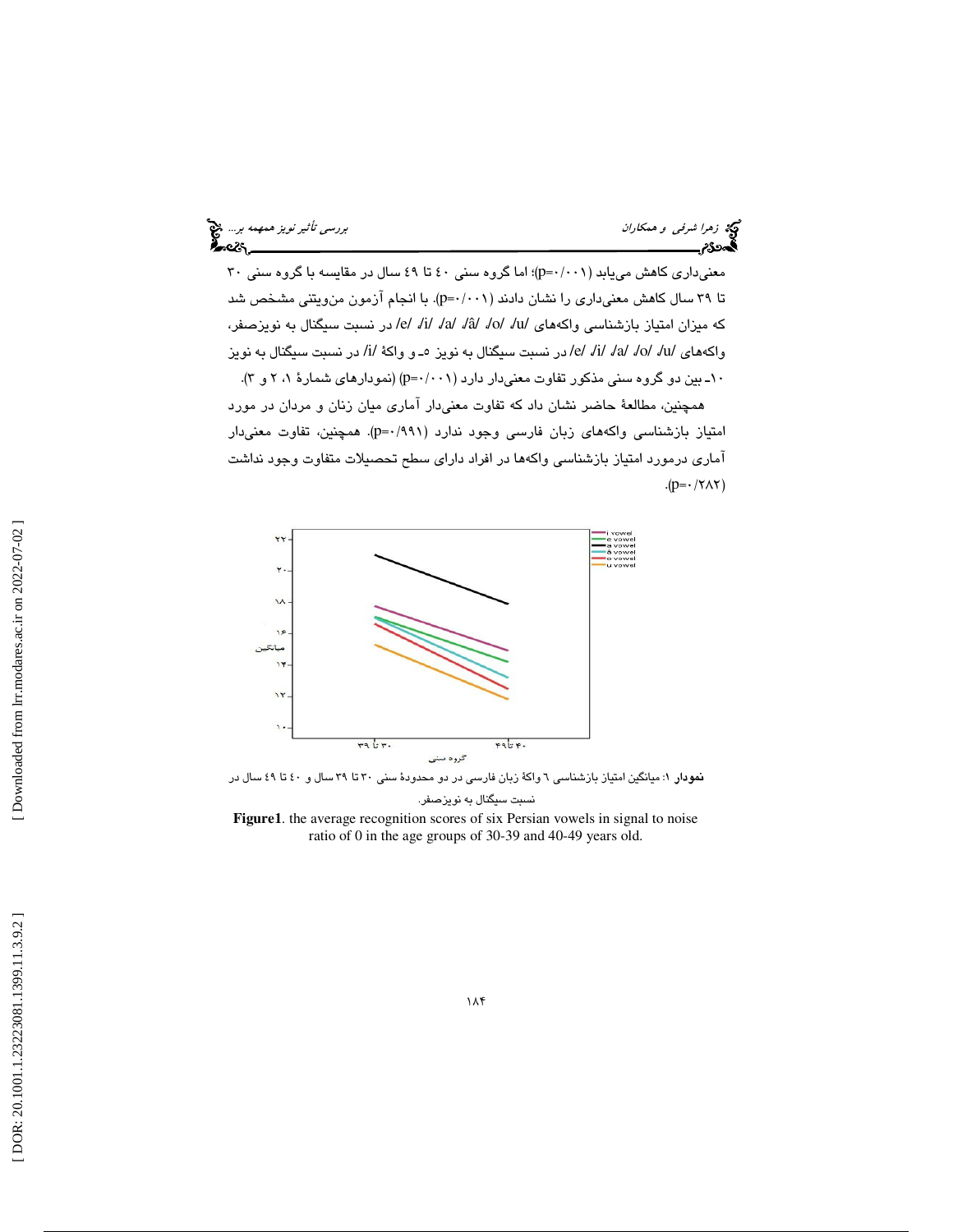

**Figure2.** the average recognition scores of six Persian vowels in signal to noise ratio of -5 in the age groups of 30-39 and 40-49 years old.



نمودار ٣: ميانگين امتياز بازشناسي ٦ واكهٔ زبان فارسي در دو محدودهٔ سني ٣٠ تا ٣٩ سال و ٤٠ تا ٤٩ سال در نسبت سيگنال به نويز ١٠-

**Figure3**. the average recognition scores of six Persian vowels in signal to noise ratio of -10 in the age groups of 30-39 and 40-49 years old.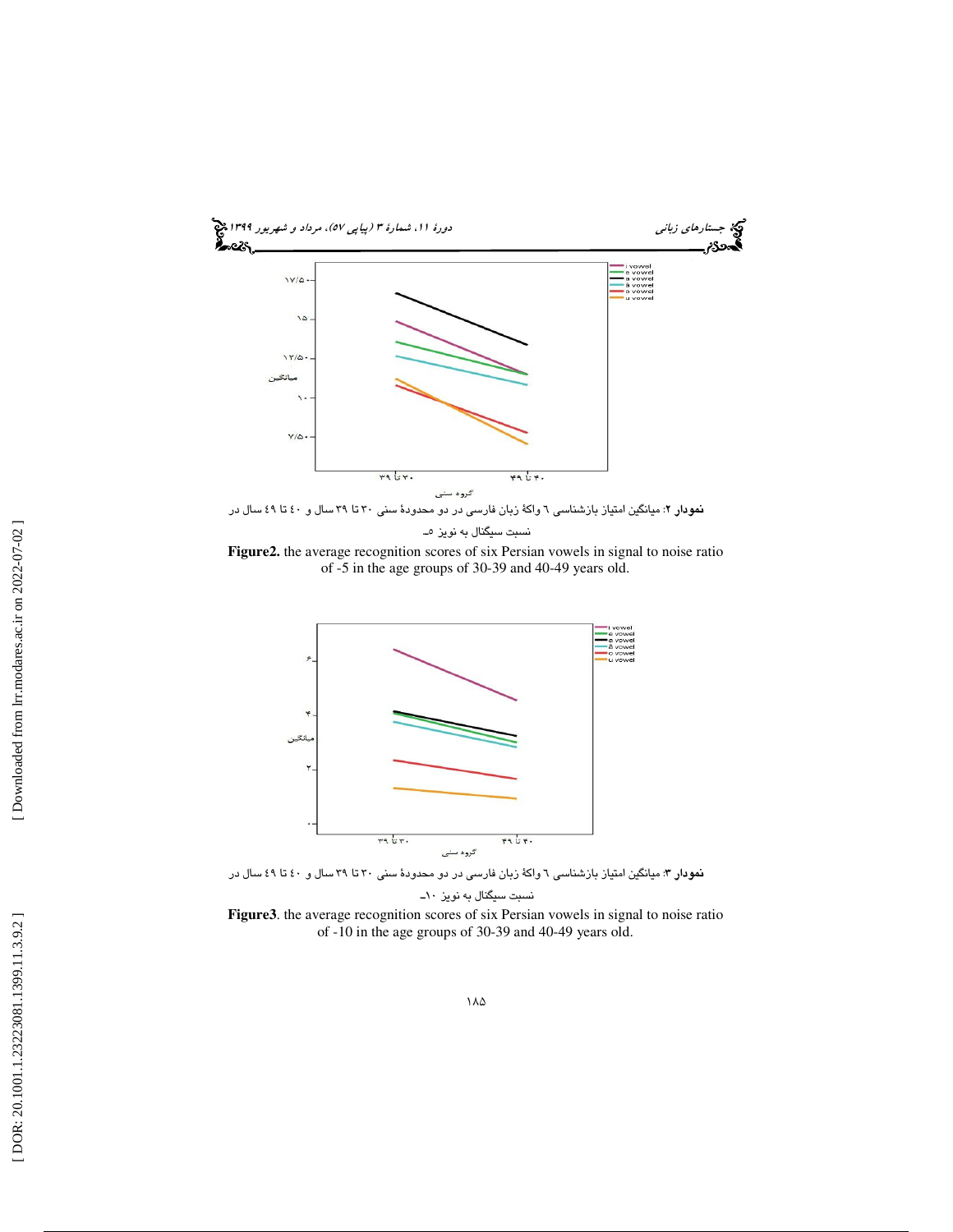توجه ز*هرا شرفي و همكاران بررسي تأثير نويز همهمه بر..*. فيخ<br>**بررسي تأثير نويز همهمه بر... فيخ**<br>**بهمودی بررسي تاثير الله بررسي تأثير نويز همهم بررسي تأثير نويز همهمه بر... فيخ** 

# . بحث و بررسي نتايج 6

در اين قسمت به بحث و بررسي نتايج حاصل پرداخته شده است. درابتدا، به بررسي تأثير نويز همهمه بر شناسايي واكهها پرداخته شده است. سپس به بحث و بررسي تأثيرات سن، جنسيت و سطح تحصيلات بر بازشناسي واكهها در حضور نويز همهمه پرداخته شده است.

يافتههاي مطالعة حاضر نشان ميدهد كه ميانگين امتياز بازشناسي شش واكة زبان فارسي در حضور نويز همهمه تفاوت دارد. بهطوريكه افزايش ميزان نويز امتياز بازشناسي واكهها را كاهش ميدهد. همچنين، افزايش سن ميتواند سبب كاهش امتياز بازشناسي واكهها در حضور نويز همهمه شود. در مطالعهٔ حاضر در دو گروه سنی و در سه نسبت سيگنال به نويز صفر، ٥ـ و 10ـ ميانگين امتياز بازشناسي واكههاي پيشين بيشتر از واكههاي پسين بود كه احتمالاً نشاندهندة تأثيرات پوششي بيشتر نويز همهمه بر واكههاي پسين نسبت به واكههاي پيشين است و اين تفاوت نيز معنادار است. روابط ميان سه سازة اول از اجزاي اصلي تشخيص واكه از سوي فرد شنونده شناخته ميشود. به علاوه، كيفيت يك واكه به بسامد سازههاي آن بستگي دارد. بسامد سازهٔ اول<sup>۲٤</sup> معرف افراشتگي زبان است و با آن رابطهٔ عكس دارد. بسامد سازهٔ دوم<sup>۲۰</sup> معرف جايگاه توليد يا به عبارتي فاصلهٔ تنگشدگي مجرای صوتی تا حنجره است. هر چه واكه پيشينتر باشد بسامد سازهٔ دوم ان افزايش مىيابد (صالحى و همكاران، ۱۳۸۷). واكههاي پيشين داراي بسامد سازة اول پايينتر هستند؛ زيرا باز شدن دهان سبب پايين آمدن بسامد سازة اول و بالاتر رفتن بسامد سازة دوم ميشود (علينژاد و همكاران، 1391). بنابراين، انتظار میرود که بسامد سازهٔ دوم واکههای پیشین /e/ ،/i/ ،/e/ از واکههای پسین /o/ ،/a/ ،/a/ بیشتر باشد. بسامد سازهٔ سوم<sup>۲</sup>` معرف جلو آمدن یا گردی لبهاست (هر چه از میزان گرد-شدگي لبها كاسته شود بسامد سازهٔ سوم افزايش مييابد). بنابراين، واكههاي /٥/، /a/، /â/ گردتر از واكهها*ی |e، |i، |a| هس*تند. پس انتظار مىرود كه بسامد سازهٔ سوم در این واكهها كمترين مقدار را داشته باشد (همانجا). همچنين، طبق نتايج پژوهش محمدي و همكاران، فاصله بين بسامد سازة اول و دوم در واكههاي پيشين بيشتر از واكههاي پسين است و فاصله بين بسامد سازة دوم و سوم در واكههاي پيشين كمتر از واكههاي پسين است (محمد ي و همكاران، 1390)؛ يعني واكههاي پيشين بسامد سازة اول بمتر و بسامد سازة دوم زيرتر دارند كه اين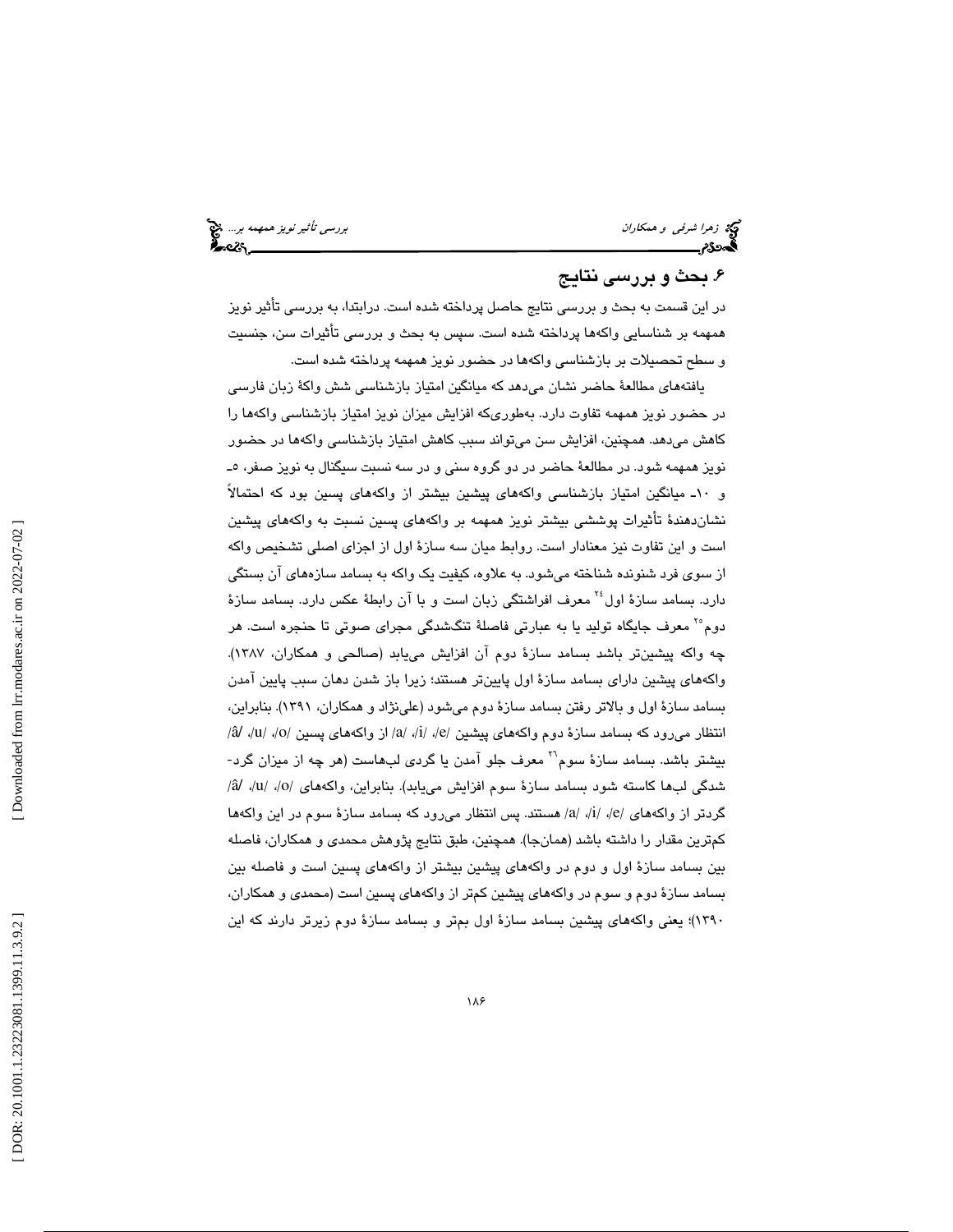عامل ميتواند درك واكههاي پيشين را نسبت به واكههاي پسين راحتتر كند.

نتايج پژوهش حاضر در توافق با نتايج مطالعهٔ جين'' و همکاران (2014) است. پژوهش انجامشده از سوي جين و همكاران نشان داد كه شناسايي واكههاي پسين ضعيفتر از واكههاي پيشين است. همچنين، نتايج مطالعهٔ انجامشده از سوی ليو و همكاران (2008) با هدف اندازهگيري كشف آستانههاي 12 واكة امريكايي ـ انگليسي نشان داد كه كشف واكه در حضور نويز تغييرپذيري بالايي را نشان ميدهد كه بهدليل تفاوتها در طيف واكهاي رخ ميدهد. همچنين، در اين مطالعه مشخص شد كه كمترين آستانهٔ كشف براي واكههاي /a/ ، /i/ و بيشترين آستانة كشف براي واكة پسين /u/ وجود دارد. درواقع، ميتوان گفت كه واكة /u/ در مقايسه با ساير واكهها بازشناسي، ضعيفتري را در حضور نويز نشان داده است كه در توافق با نتايج مطالعة حاضر است. بايد توجه داشت كه طول مجراي صوتي در هنگام توليد واكههاي مختلف متفاوت است. واكة پسين بسته /u/ نسبت به ساير واكههاي پسين داراي بسامد سازة دوم كمتري است و از نظر توزيع انرژي نسبت به بقية واكهها ضعيفتر است (علينژاد و همكاران، 1391) كه اين عامل ميتواند توجيهكنندة پايينتر بودن امتياز بازشناسي آن در مقايسه با ساير واكهها در حضور نويز باشد.

مقايسة بسامد سازهاي واكة /u/ با واكة /i/ نشان ميدهد كه سازة دوم واكة /u/ افت قابل ملاحظهاي نسبتبه همتاي پيشين خود دارد. اين كاهش شديد در سازة دوم بهدليل گردي لبها پيش ميآيد. با مقايسة بسامد سازهاي واكة/o/ در مقايسه با واكة /e/ مشخص ميشود كه سازة دوم واكة /o/ نسبت به همتاي پيشين خود افت قابل ملاحظهاي دارد؛ ولي سازة اول و سوم آن افزايش يافته است. همچنين، واكة /â/ در مقايسه با واكة /a/ افزايش سازة اول و سوم و افت سازة دوم را نشان ميدهد؛ زيرا با پايين آمدن زبان بسامد سازة دوم كاهش، ولي بسامد سازة اول و سوم افزايش مييابد (همانجا). مجموعه دلايل ذكرشده ميتواند توجيهكنندة پايينتر بودن امتياز بازشناسي واكههاي پسين /a/ ،/o/ ،/u/ هز مقايسه با واكههاي پيشين /i/، / باشد. a/ ،/ e /

در مطالعة حاضر، افزايش سن سبب كاهش امتيازات بازشناسي هر دو نوع واكههاي پيشين و پسين در حضور نويز همهمه شد. به اين معني كه هر دو نوع واكههاي پسين و پيشين به اثرات افزايش سن آسيبپذير هستند. نتايج مطالعات چينتانپالی و همكاران (2016)،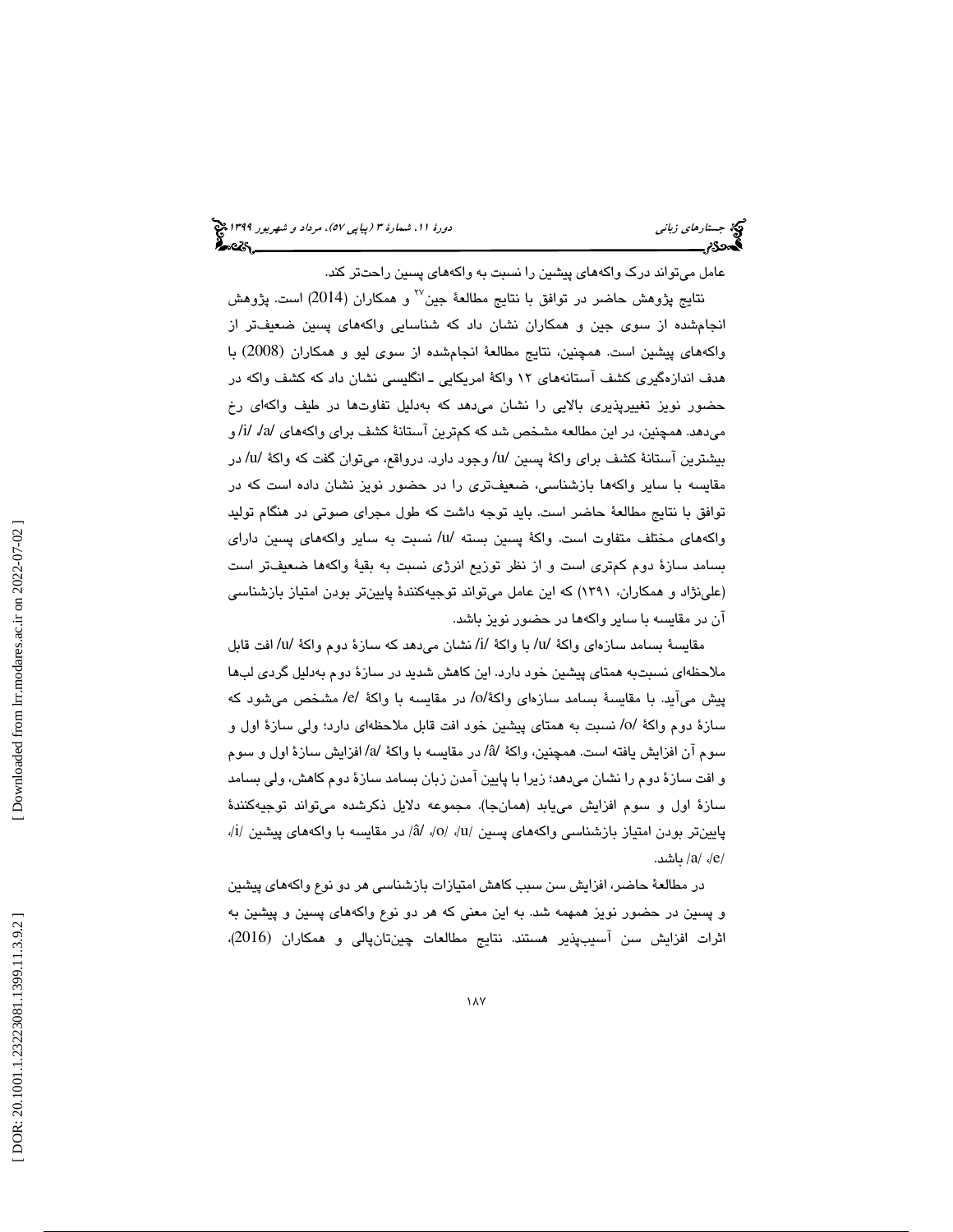زهرا شر*في و همكاران بررسي تأثير نويز همهمه بر...*<br>المجموع<br>**المجموع بررسي تاثير المجموع بررسي تأثير من المجموع بررسي تأثير نويز همهمه بر... المجموع المجموع المجموع** 

وانگپاسال و همکاران (2007) نیز نشان دادند که سن بر توانایی بازشناسی واکهها مؤثر است. البته، بين مطالعة حاضر با دو مطالعة ذكرشده از دو جنبه تفاوت وجود دارد:

). مطالعة حاضر بازشناسي واكهها را در حضور نويز همهمه بررسي كرده است؛ اما دو 1 مطالعة ذكرشده بازشناسي واكهها را در سكوت بررسي كردهاند.

). مطالعة حاضر دو محدودة سني مربوط به ميانسالي و جواني را مقايسه كرده است؛ اما 2 دو مطالعة ذكرشده، دو محدودة سني سالمندي و جواني را مقايسه كردهاند.

تفاوتها در بسامد سازه و بسامد پايه، نشانههاي مهمي براي جداسازي و شناسايي واكهها فراهم ميآورد. در ارتباط با اثرات بسامد پايه و سن بر روي واكهها تفاوتهاي متغير وسيعي مشاهده شده است كه بهوسيلة مدلهاي صوتي موجود توضيح داده نميشود. افزايش سن بر استفاده از بسامد پايه و نشانههاي تفاوتهاي سازهاي و طيفي مؤثر است. در صورتي كه نشانههاي تفاوتهاي سازه اي در سيگنال گفتاري در دسترس باشد و دچار پوشش نشده باشد، تفاوتهاي اندكي در بازشناسي ميان جوانان و سالمندان وجود خواهد داشت (. Chintanpalli et al., 2016 )

نتايج مطالعهٔ حاضر نشان داد كه تفاوتي بين زنان و مردان و افراد داراي سطح تحصيلات متفاوت درمورد امتياز بازشناسي 6 واكة زبان فارسي وجود ندارد كه در توافق با نتايج مطالعة ليو و همكاران است. مطالعة آنها نشان داد كه تفاوتي ميان زنان و مردان درمورد كشف (. Liu & Eddins, 2008 واكهها در حضور نويز وجود ندارد (

بررسی تأثیر نویز بر بازشناسی واحدهای بنیادین درکی در دهههای سنی متفاوت میتواند اطلاعات ارزشمندي در ارتباط با پردازش و ادراك محرك شنوايي فراهم آورد و همچنين، به برنامهريزي براي بهبود مشكلات افراد مسن و بهبود عملكرد تجهيزات كمك شنوايي كمك مينمايد. همچنين، نتايج اينگونه پژوهشها در تكنولوژي نوين ميتوانند براي طراحي و ساخت سيستمهاي بازشناسي خودكار گفتار استفاده شوند.

## . نتيجه 7

پژوهش حاضر نشان داد كه ميانگين امتياز بازشناسي شش واكة زبان فارسي در حضور نويزهمهمه تفاوت دارد و ميانگين امتياز بازشناسي واكههاي پيشين بهصورت معناداري بيشتر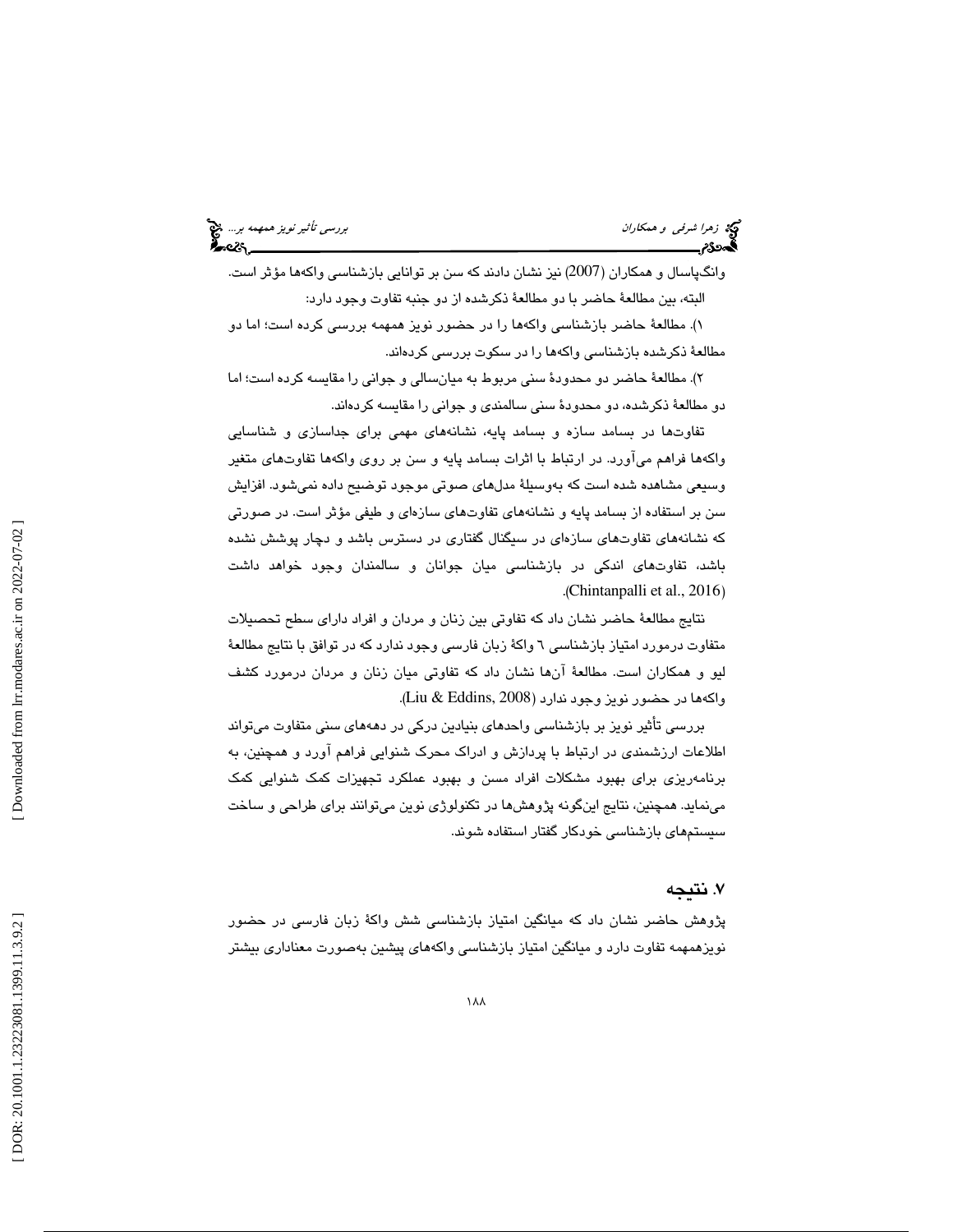از واكههاي پسين است. همچنين، در مورد امتياز بازشناسي واكههاي زبان فارسي در نسبتهای سیگنال به نویز صفر، ٥ـ و ١٠ـ بین دو محدودهٔ سنی ٣٠ تا ٢٩ سال و ٤٠ تا ٤٩ سال تفاوت معنيداري از لحاظ آماري وجود دارد. در مطالعة حاضر مشخص شد كه با افزايش میزان نویز. میانگین امتیاز بازشناسی واکههای زبان فارسی در حضور نویزهمهمه در هر دو محدودة سني مورد مطالعه كاهش مييابد؛ درنتيجه افزايش سن و نويز بر عملكرد بازشناسي واكههاي زبان فارسي در حضور نويز همهمه مؤثر هستند و ميتوانند به اختلال در ارتباطات كلامي منجر شوند. در مطالعة حاضر جنسيت و سطح تحصيلات بر بازشناسي واكههاي زبان فارسي تأثير نداشتند.

. 8 پينوشت ها

- 1.consonant
- 2. vowel
- 3. Yilmaz
- 4. Veneman
- 5. Jung lee
- 6. Gordon
- 7. Moore
- 8. Lee
- 9. George
- 10. Barrenas
- 11. Fogerty
- 12. Phatak
- 13. Nishi
- 14. Kalaiah
- 15. speech shaped noise
- 16. Consonant-Vowel
- 17. Chintanpalli
- 18. vongpaisal
- 19. fundamental frequency
- 20. speech in noise
- 21. formant
- 22. consonant-vowel-consonant
- 23. repeated measure Anova
- 24. Liu
- 25. F1
- 26. F2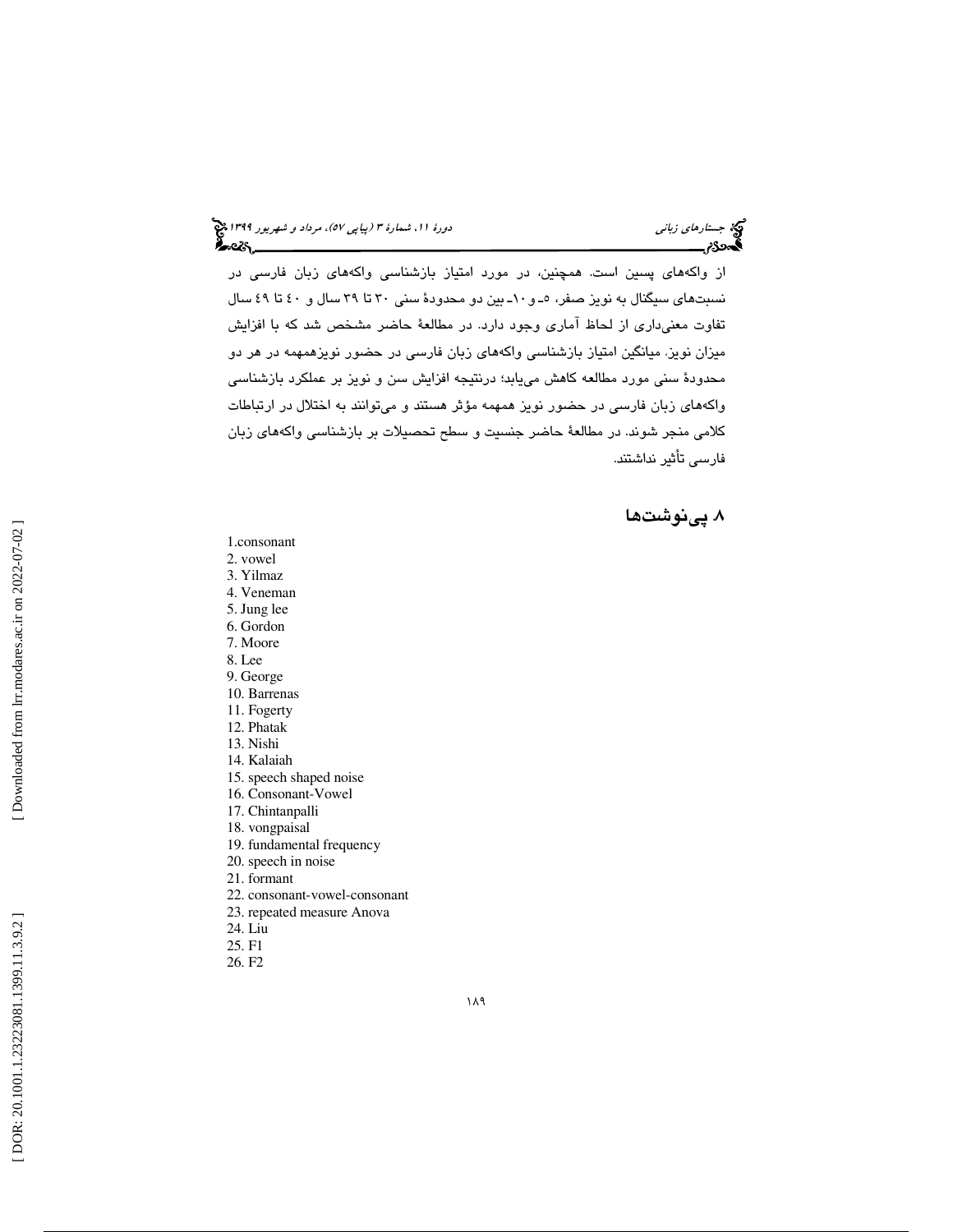توجه ز*هرا شرفي و همكاران بررسي تأثير نويز همهمه بر...*. تتج<br>ال**مصرى تأثير نويز همهمه بر... تقويت المحصر المحصول المحصول المحصول المحصول المحصول المحصول المحصول المحصول ال**<br>ا**لمحصول المحصول المحصول المحصول المحصول المحصول** 27. F3 28. Jin

## ۹. منابع

- ثمره، يدالله (١٣٧٧). *آواشناسي زبان فارسي.* تهران: مركز نشر دانشگاهي.
- صالحي، فرانك و همكاران (1387). «تعيين فركانس سه سازة اول واكههاي زبان فارسي در دانشجويان ١٨ ـ ٢٤ سالهٔ دانشگاههاي علوم پزشكي اصفهان و دانشگاه اصفهان». *پژوهش* در علوم تو*ان بخشي.* ش ١. صص ٣٥ ـ ٤٤.
- علی:ژاد، بتول و فهیمه حسینی بالام (۱۳۹۱)*. مبانی آواشناسی آکوستیکی.* اصفهان: دانشگاه اصفهان.
- محمدي، هيوا و همكاران (1390). «تعيين ساختار سازهاي و فضاي واكهاي در واكههاي زبان فارسی». *شُنواییشناسی. د ۲۰*. ش ۲. صص ۷۹ – ۸۵.
- ملكي، مهري و همكاران (1393). «تعيين رابطة سن و جنسيت با آستانة وضوح زماني و امتياز بازشناسي واژه در حضور نويز در افراد با شنوايي هنجار». *توان بخشي نوين.* د ۸.  $2.7 - 17$ . صص ١٣ ـ ٢٠.
- نورالديني، سيده زينب و همكاران (١٣٩٤). «مقايسة امتياز بازشناسي همخوان هاي انفجاري و سایشی در نویز همهمه ». *علم<i>ی پژوهشی طب توان بخشی***.** ش ٤. صص ١٣٣ ـ ١٤١.

#### **References:**

- Alinezhad, B. & Hosseini-Balam, F. (2012). *Fundamentals of Acoustic Phonetics*. Isfahan: University of Isfahan. [In Persian].
- Barrenäs, Marie-Louise, & Inger Wikström, (2000), " The influence of hearing and age on speech recognition scores in noise in audiological patients and in the general population". *Ear and Hearing*. 21.Pp: 569-577.
- Bijankhan, Mahmood, (2000), " Farsi vowels compensatory lengthening: an experimental approach". In *Sixth International Conference on Spoken Language Processing*.
- Chintanpalli, Ananthakrishna, Jayne B Ahlstrom, and Judy R Dubno. (2016), "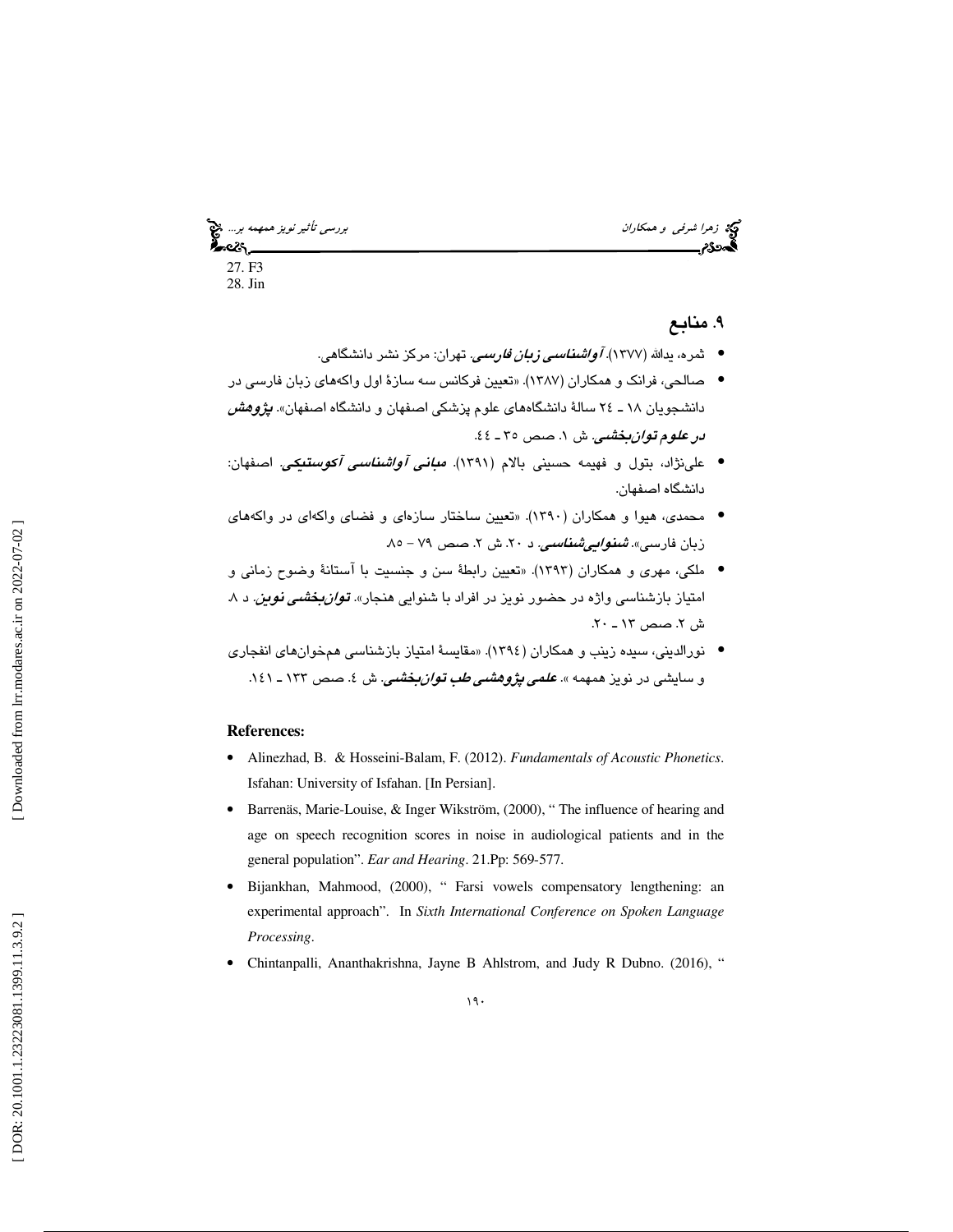# جستارها*ي زباني (هي دورة 1199) ويور 1399) ويور* 11، شمارة ٣ (پياپي ٥٧)، مرد*اد و شهريور 1*391 م

Effects of age and hearing loss on concurrent vowel identification ". *The Journal of the Acoustical Society of America*. 140.Pp:4142-53.

- Dai, Xi-Jian, Hong-Han Gong, Yi-Xiang Wang, Fu-Qing Zhou, You-Jiang Min, Feng Zhao, Si-Yong Wang, Bi-Xia Liu, and Xiang-Zuo Xiao, (2012), " Gender differences in brain regional homogeneity of healthy subjects after normal sleep and after sleep deprivation: a resting-state fMRI study ". *Sleep medicine*, 13. Pp:720-27.
- Davis, Chris, and Jeesun Kim, (2009), " Recognizing spoken vowels in multitalker babble: spectral and visual speech cues. " In *AVSP*. Pp:130-33.
- Doss, Zoe, and Timothy J Herron, (2012), "Age-related changes in consonant and sentence processing ". *Journal of Rehabilitation Research and Development*. 49. P:(1277).
- Ferrand, Carole T. (2001). " Speech science: An integrated approach to theory and clinical practice ". *Ear and hearing*. 22.P: 549.
- Fogerty, Daniel, Jayne B Ahlstrom, William J Bologna, and Judy R Dubno, (2015), " Sentence intelligibility during segmental interruption and masking by speech-modulated noise: Effects of age and hearing loss ". *The Journal of the Acoustical Society of America*. 137.Pp: 3487-3501.
- Fogerty, Daniel, Diane Kewley-Port, and Larry E Humes, (2012), "The relative importance of consonant and vowel segments to the recognition of words and sentences: Effects of age and hearing loss ". *The Journal of the Acoustical Society of America*. 132. Pp:1667-1678.
- George, Erwin LJ, Adriana A Zekveld, Sophia E Kramer, S Theo Goverts, Joost M Festen, and Tammo Houtgast ,(2007), " Auditory and nonauditory factors affecting speech reception in noise by older listeners ". *The Journal of the Acoustical Society of America*. 121.Pp: 2362-2375.
- Gordon-Salant, Sandra, and Stacey Samuels Cole, (2016)," Effects of age and working memory capacity on speech recognition performance in noise among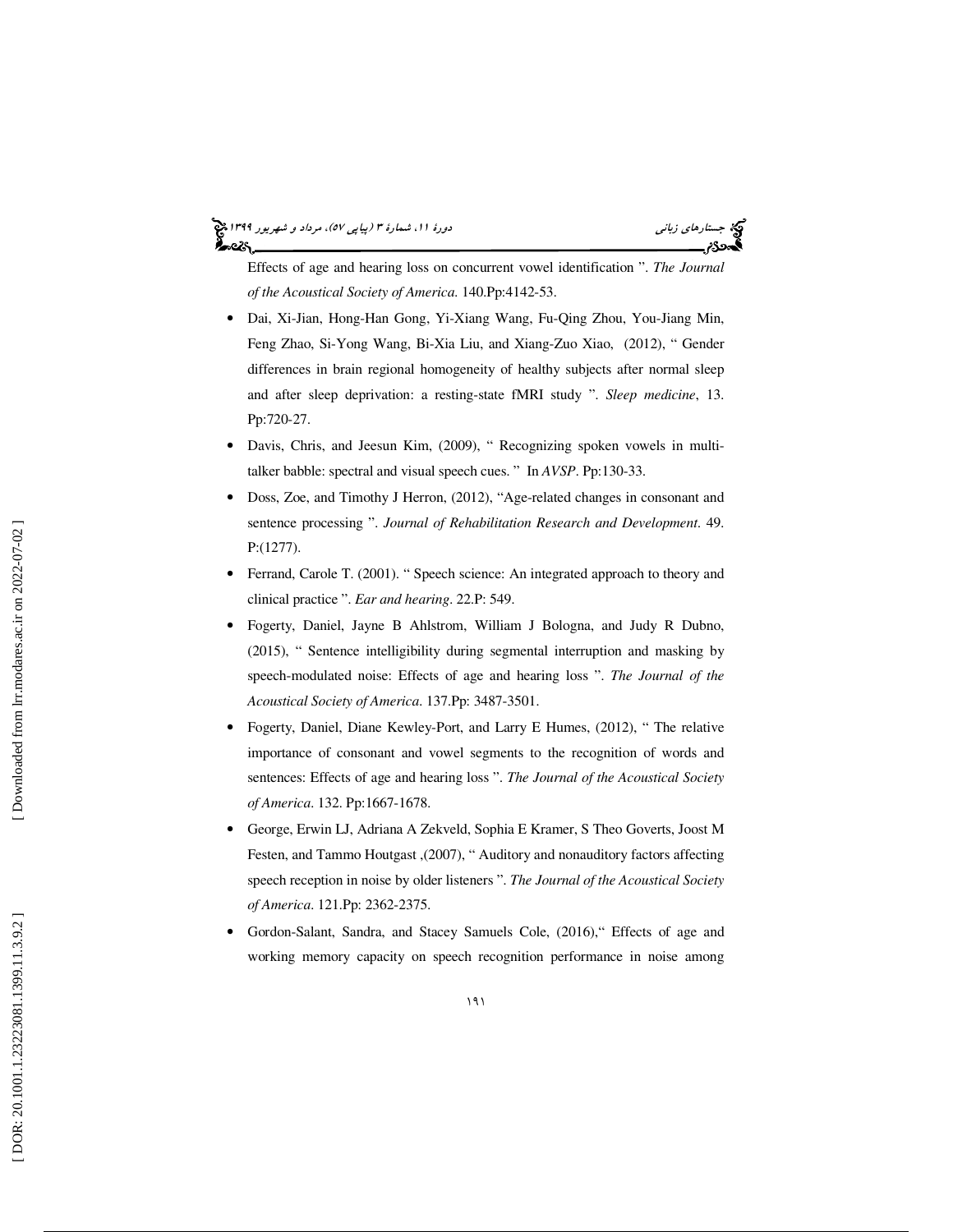بررس*ي تأثير نويز همهمه بر..*.. كان تميز المعالمة بررسي تأثير *نويز همهمه بر...*. كان بررسي تأثير *نويز همهمه بر...*<br>**المجموع من المعالمة بررسي تاريخ المعالمة بررسي تأثير نويز همهم بررسي تأثير نويز همهم بر... كان المعالمة** ક્રિસ્ટર

listeners with normal hearing ". *Ear and hearing*. 37. Pp:593-602.

- Hagino, Ayako, Ken Inohara, Yuka I Sumita, and Hisashi Taniguchi, (2008), " Investigation of the factors influencing the outcome of prostheses on speech rehabilitation of mandibulectomy patients ". *Nihon Hotetsu Shika Gakkai Zasshi*. 52.Pp:543-49.
- Heald, Shannon LM, and Howard C Nusbaum, (2014), "Speech perception as an active cognitive process'. *Frontiers in systems neuroscience*. 8.
- Jin, Su-Hyun, and Chang Liu, (2014), "English vowel identification in quiet and noise: Effects of listeners' native language background". *Frontiers in Neuroscience*. 8: (305).
- Kalaiah, Mohan Kumar, Deepthi Thomas, Jayashree S Bhat, and Rajesh Ranjan, (2016), " Perception of consonants in speech-shaped noise among young and middle-aged adults ". *Journal of International Advanced Otology*. 12.
- Lee, Ji Young, Jin Tae Lee, Hye Jeong Heo, Chul-Hee Choi, Seong Hee Choi, and Kyungjae Lee, (2015), "Speech recognition in real-life background noise by young and middle-aged adults with normal hearing ". *Journal of audiology & otology*. 19. (39).
- Lee, Seong Hee, Hyun Joon Shim, Sang Won Yoon, and Kyoung Won Lee, (2009), "Effects of various background noises on speech intelligibility of normal hearing subjects ". *Korean Journal of Otorhinolaryngology-Head and Neck Surgery*. 52.Pp: 307-11.
- Lee, Soo Jung, Kyung Won Park, Lee-Suk Kim, and HyangHee Kim, (2016), "Effects of noise level and cognitive function on speech perception in normal elderly and elderly with amnestic mild cognitive impairment ".*Cognitive and Behavioral Neurology*. 29.Pp: 68-77.
- Liu, Chang, and David A Eddins, (2008), " Categorical dependence of vowel detection in long-term speech-shaped noise". *The Journal of the Acoustical Society of America*. 123.Pp: 4539-4546.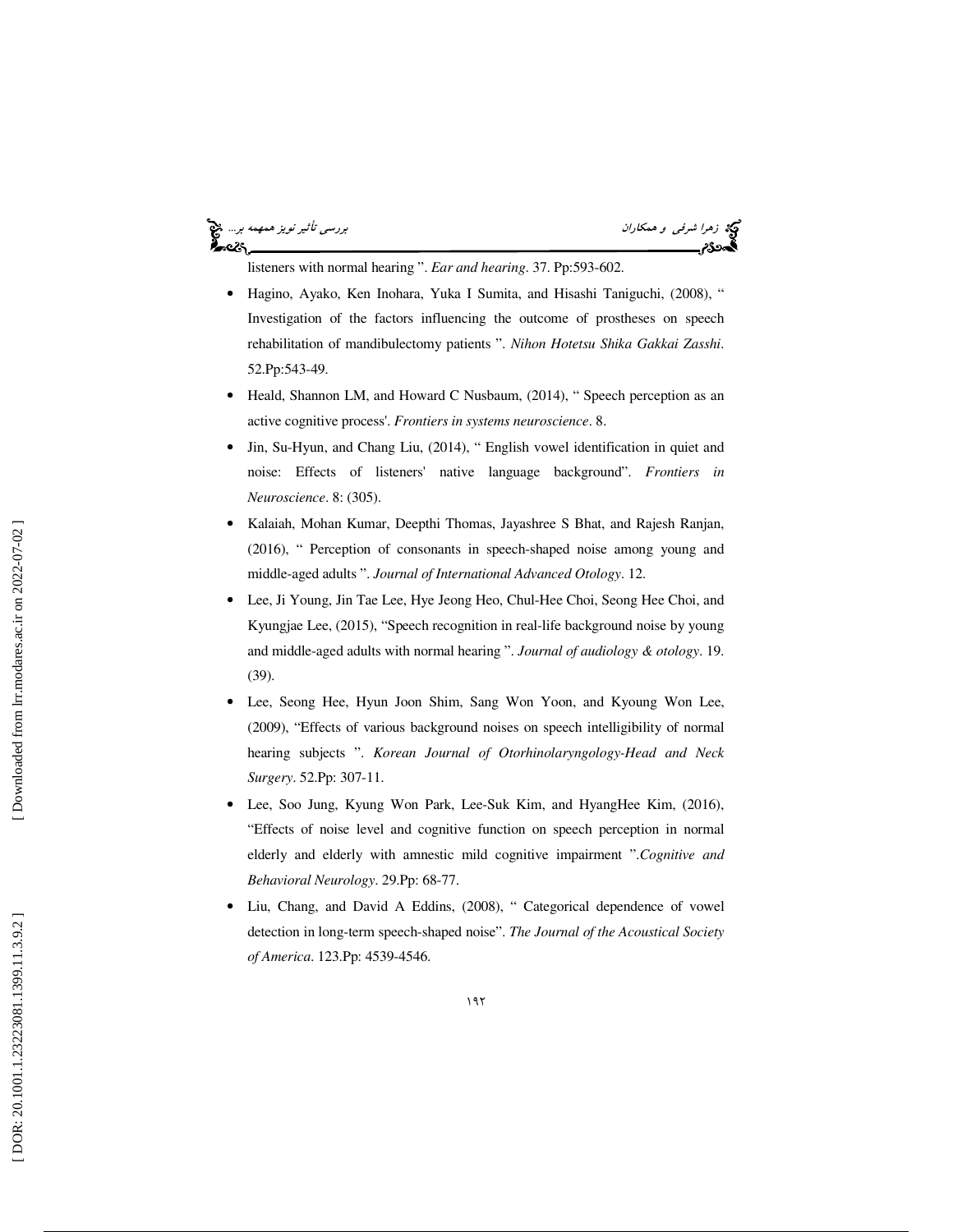# جستارها*ي زباني (هي دورة 1199) ويور 1399) ويور* 11، شمارة ٣ (پياپي ٥٧)، مرد*اد و شهريور 1*391 م

- Maleki, M. et al. (2014). "Effect of age and sex on temporal resolution threshold and speech recognition score in noise (SIN) among individuals with normal Hearing". *Modern Rehabilitation*. 8(2). Pp: 13-20. [In Persian].
- Mohammadi, H. et. al. (2011). "Formant structure and vowel space in Persian vowels". *Bimonthly Audiology-Tehran University of Medical Sciences*. 20 (2). Pp: 79-85 .[In Persian].
- Moore, David R, Mark Edmondson-Jones, Piers Dawes, Heather Fortnum, Abby McCormack, Robert H Pierzycki, and Kevin J Munro, (2014), " Relation between speech-in-noise threshold, hearing loss and cognition from 40–69 years of age ". *PloS one*. 9: e107720.
- Murphy, Cristina FB, Camila M Rabelo, Marcela L Silagi, Letícia L Mansur, and Eliane Schochat, (2016), " Impact of educational level on performance on auditory processing tests ". *Frontiers in Neuroscience*. 10: (97).
- Nishi, Kanae, Dawna E Lewis, Brenda M Hoover, Sangsook Choi, and Patricia G Stelmachowicz, (2010), " Children's recognition of American English consonants in noise ". *The Journal of the Acoustical Society of America*. 127.Pp: 3177-3188.
- Perkell, Joseph S, Frank H Guenther, Harlan Lane, Melanie L Matthies, Ellen Stockmann, Mark Tiede, and Majid Zandipour, (2004), " The distinctness of speakers' productions of vowel contrasts is related to their discrimination of the contrasts " . *The Journal of the Acoustical Society of America*. 116. 2338-2344.
- Phatak, Sandeep A, and Jont B Allen, (2007), " Consonant and vowel confusions in speech-weighted noise a'. *The Journal of the Acoustical Society of America*. 121. Pp: 2312-2326.
- Rhebergen, Koenraad S, Niek J Versfeld, and Wouter A Dreschler, (2008), " Prediction of the intelligibility for speech in real-life background noises for subjects with normal hearing ". *Ear and hearing*. 29.Pp: 169-175.
- Rvachew, Susan, and Françoise Brosseau-Lapré, (2016), *Developmental Phonological Disorders: Foundations of Clinical Practice* (Plural Publishing).